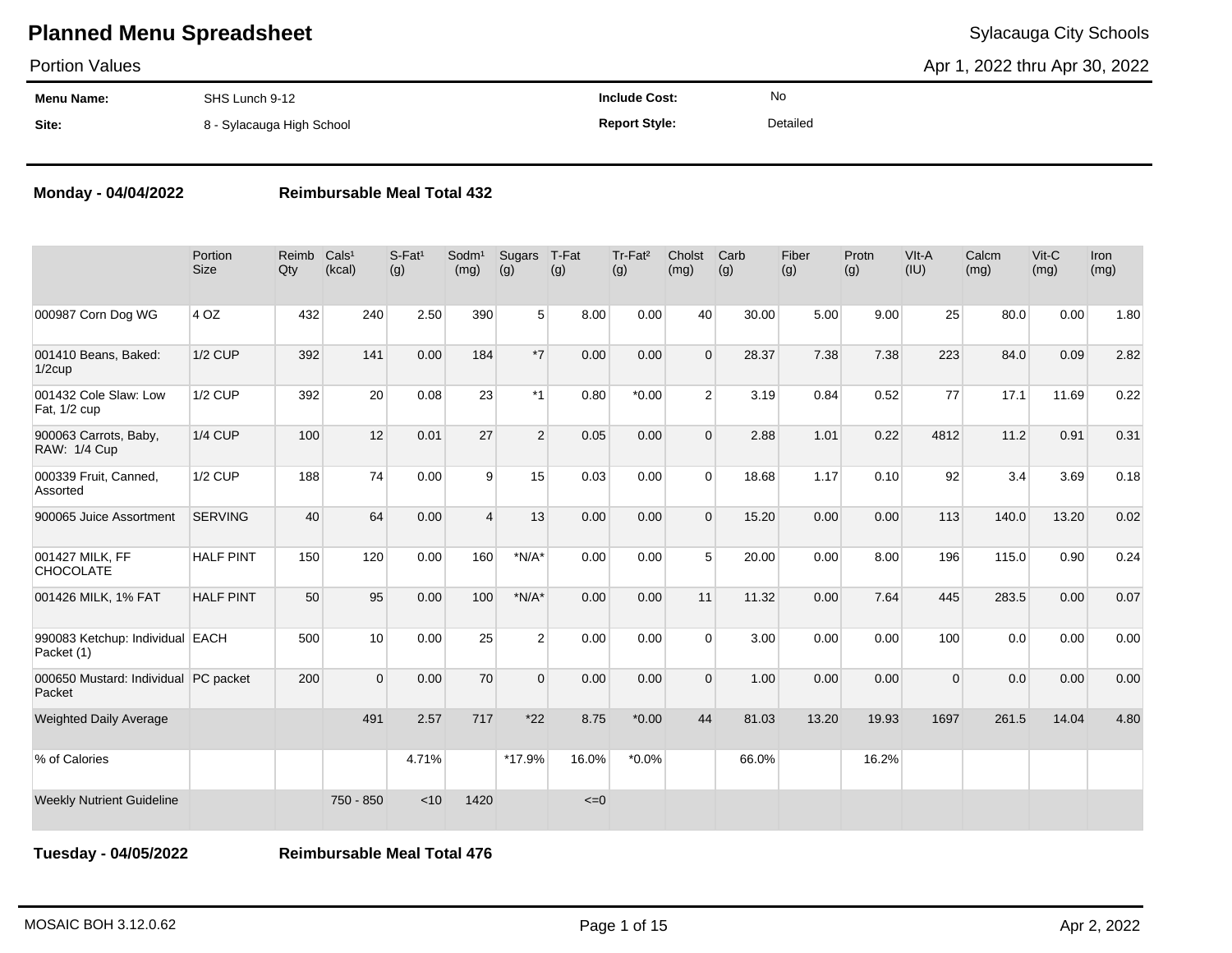Portion Values

Apr 1, 2022 thru Apr 30, 2022

|                                                | Portion<br><b>Size</b> | Reimb<br>Qty   | Cals <sup>1</sup><br>(kcal) | $S-Fat1$<br>(g) | Sodm <sup>1</sup><br>(mg) | Sugars<br>(g)  | T-Fat<br>(g) | Tr-Fat <sup>2</sup><br>(g) | Cholst<br>(mg) | Carb<br>(g) | Fiber<br>(g) | Protn<br>(g) | VIt-A<br>(IU) | Calcm<br>(mg) | Vit-C<br>(mg) | Iron<br>(mg) |
|------------------------------------------------|------------------------|----------------|-----------------------------|-----------------|---------------------------|----------------|--------------|----------------------------|----------------|-------------|--------------|--------------|---------------|---------------|---------------|--------------|
| 900137 Beef, Patty Char-<br><b>Broiled</b>     | patty                  | 504            | 136                         | 3.60            | 119                       | $\overline{0}$ | 9.10         | 0.00                       | 43             | 0.80        | 0.40         | 13.10        | 700           | 110.0         | 0.00          | 2.70         |
| 001012 Cheese Slice                            | <b>EACH</b>            | $\Omega$       | 51                          | 2.53            | 228                       | $\overline{0}$ | 4.56         | 0.00                       | 13             | 0.51        | 0.00         | 2.53         | 152           | 75.9          | 0.00          | 0.00         |
| 001656 Buns, Hamburger,<br>WG, CASE            | each                   | 504            | 139                         | 0.00            | 298                       | $\overline{4}$ | 1.99         | 0.00                       | $\Omega$       | 26.86       | 1.99         | 4.97         | $\Omega$      | 39.8          | 0.00          | 1.43         |
| 900111 Corn, Frozen 1/2<br>cup                 | $1/2$ Cup              | $\mathbf 0$    | 68                          | 0.10            | 104                       | $\mathbf{3}$   | 0.95         | 0.00                       | $\Omega$       | 13.27       | 1.49         | 2.21         | 25            | 0.5           | 0.00          | 0.28         |
| 900065 Juice Assortment                        | <b>SERVING</b>         | 280            | 64                          | 0.00            | $\overline{4}$            | 13             | 0.00         | 0.00                       | $\Omega$       | 15.20       | 0.00         | 0.00         | 113           | 140.0         | 13.20         | 0.02         |
| 001439 Romaine Lettuce:<br>1 cup               | 1 CUP                  | $\mathbf 0$    | 18                          | 0.02            | 34                        | $\Omega$       | 0.18         | 0.00                       | $\Omega$       | 3.37        | 1.57         | 1.64         | 8957          | 43.5          | 21.77         | 1.04         |
| 001407 Tomatoes (fresh)<br>1/4 C. Sliced       | <b>1/4 CUP</b>         | $\overline{0}$ | 10                          | 0.02            | 3                         | $\mathbf{1}$   | 0.11         | 0.00                       | $\Omega$       | 2.21        | 0.68         | 0.50         | 472           | 5.7           | 7.77          | 0.15         |
| 001043 Animal Crackers<br><b>WG</b>            | 1 OZ BAG               | 400            | 130                         | 0.00            | 95                        | $*N/A*$        | 4.00         | 0.00                       | $\Omega$       | 20.00       | 1.00         | $*N/A*$      | $\mathbf{0}$  | 150.0         | 0.00          | 0.72         |
| 001427 MILK, FF<br>CHOCOLATE                   | <b>HALF PINT</b>       | 100            | 120                         | 0.00            | 160                       | $*N/A*$        | 0.00         | 0.00                       | 5 <sup>1</sup> | 20.00       | 0.00         | 8.00         | 196           | 115.0         | 0.90          | 0.24         |
| 000339 Fruit, Canned,<br>Assorted              | <b>1/2 CUP</b>         | 250            | 74                          | 0.00            | 9                         | 15             | 0.03         | 0.00                       | $\overline{0}$ | 18.68       | 1.17         | 0.10         | 92            | 3.4           | 3.69          | 0.18         |
| 001428 MILK, FF SKIM                           | <b>HALF PINT</b>       | 25             | 83                          | 0.12            | 103                       | 29             | 0.20         | 0.00                       | 5 <sup>1</sup> | 12.15       | 0.00         | 8.26         | 37            | 298.9         | 0.00          | 0.07         |
| 900329 Ketchup, Individual 2 PC<br>Packet (2)  |                        | 500            | 20                          | 0.00            | 50                        | $\overline{4}$ | 0.00         | 0.00                       | $\overline{0}$ | 6.00        | 0.00         | 0.00         | 200           | 0.0           | 0.00          | 0.00         |
| 900025 Mayonaise:<br><b>Individual Packet</b>  | <b>PACKET</b>          | 400            | 40                          | 0.50            | 90                        | $\overline{0}$ | 4.00         | 0.00                       | 5 <sup>1</sup> | 1.00        | 0.00         | 0.00         | 0             | 0.0           | 0.00          | 0.00         |
| 000650 Mustard: Individual PC packet<br>Packet |                        | 100            | $\Omega$                    | 0.00            | 70                        | $\overline{0}$ | 0.00         | 0.00                       | $\overline{0}$ | 1.00        | 0.00         | 0.00         | $\mathbf 0$   | 0.0           | 0.00          | 0.00         |
| <b>Weighted Daily Average</b>                  |                        |                | 561                         | 4.24            | 711                       | $*26$          | 18.49        | 0.00                       | 51             | 77.04       | 3.98         | $*21.30$     | 1109          | 408.6         | 9.89          | 5.14         |
| % of Calories                                  |                        |                |                             | 6.80%           |                           | $*18.5%$       | 29.7%        | 0.0%                       |                | 54.9%       |              | $*15.2\%$    |               |               |               |              |
| <b>Weekly Nutrient Guideline</b>               |                        |                | 750 - 850                   | < 10            | 1420                      |                | $\leq=0$     |                            |                |             |              |              |               |               |               |              |

**Thursday - 04/07/2022 Reimbursable Meal Total 258**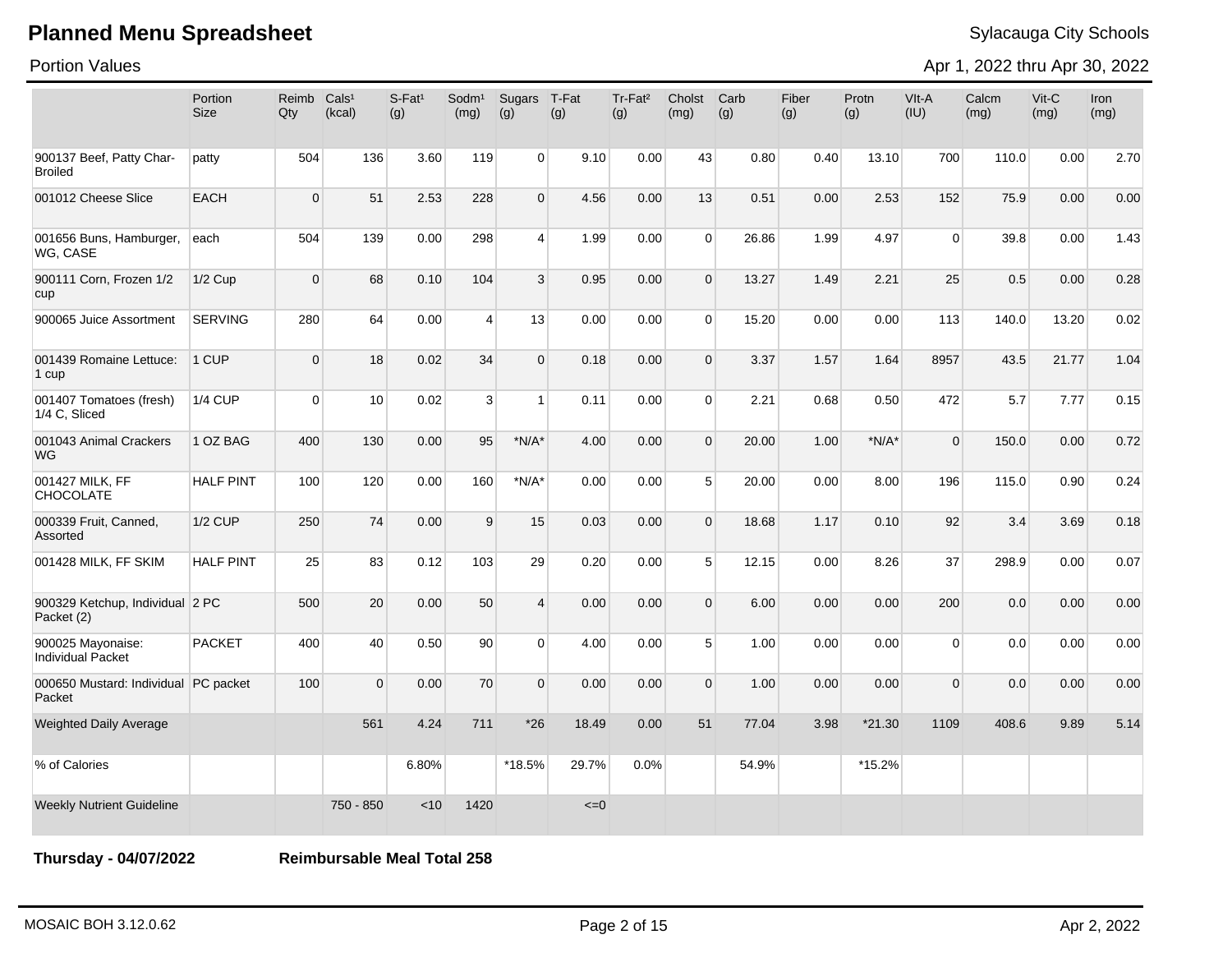Portion Values

Apr 1, 2022 thru Apr 30, 2022

|                                           | Portion<br><b>Size</b> | Reimb<br>Qty | Cals <sup>1</sup><br>(kcal) | $S$ -Fat <sup>1</sup><br>(g) | Sodm <sup>1</sup><br>(mg) | Sugars<br>(g)  | T-Fat<br>(g) | Tr-Fat <sup>2</sup><br>(g) | Cholst<br>(mg) | Carb<br>(g) | Fiber<br>(g) | Protn<br>(g) | VIt-A<br>(IU)  | Calcm<br>(mg) | Vit-C<br>(mg) | Iron<br>(mg) |
|-------------------------------------------|------------------------|--------------|-----------------------------|------------------------------|---------------------------|----------------|--------------|----------------------------|----------------|-------------|--------------|--------------|----------------|---------------|---------------|--------------|
| 900102 Steak Nuggets: 8<br><b>CASE</b>    | 8 pc serving           | 258          | 340                         | 9.00                         | 630                       | $\overline{0}$ | 24.00        | 1.00                       | 55             | 16.00       | 2.00         | 14.00        | $\overline{0}$ | 20.0          | 0.00          | 1.80         |
| 001422 Beans, Pinto:1/2c<br>(w/ ham base) | <b>1/2 CUP</b>         | 245          | 130                         | 0.00                         | 235                       | $\Omega$       | 0.00         | 0.00                       | $\Omega$       | 23.20       | 8.67         | 8.71         | $\mathbf{0}$   | 115.6         | $*1.73$       | 1.56         |
| 001439 Romaine Lettuce:<br>1 cup          | 1 CUP                  | $\Omega$     | 18                          | 0.02                         | 34                        | $\Omega$       | 0.18         | 0.00                       | $\Omega$       | 3.37        | 1.57         | 1.64         | 8957           | 43.5          | 21.77         | 1.04         |
| 000339 Fruit, Canned,<br>Assorted         | <b>1/2 CUP</b>         | $\mathbf 0$  | 74                          | 0.00                         | 9                         | 15             | 0.03         | 0.00                       | $\Omega$       | 18.68       | 1.17         | 0.10         | 92             | 3.4           | 3.69          | 0.18         |
| 900065 Juice Assortment                   | <b>SERVING</b>         | 210          | 64                          | 0.00                         | $\overline{4}$            | 13             | 0.00         | 0.00                       | $\Omega$       | 15.20       | 0.00         | 0.00         | 113            | 140.0         | 13.20         | 0.02         |
| 001427 MILK, FF<br><b>CHOCOLATE</b>       | <b>HALF PINT</b>       | 50           | 120                         | 0.00                         | 160                       | $*N/A*$        | 0.00         | 0.00                       | 5              | 20.00       | 0.00         | 8.00         | 196            | 115.0         | 0.90          | 0.24         |
| 001428 MILK, FF SKIM                      | <b>HALF PINT</b>       | 25           | 83                          | 0.12                         | 103                       | 29             | 0.20         | 0.00                       | 5              | 12.15       | 0.00         | 8.26         | 37             | 298.9         | 0.00          | 0.07         |
| 001475 Tomatoes (fresh)<br>Diced 1/8 c    | <b>1/8 CUP</b>         | $\Omega$     | 5                           | 0.01                         | $\overline{1}$            | $\overline{1}$ | 0.06         | 0.00                       | $\Omega$       | 1.10        | 0.34         | 0.25         | 236            | 2.8           | 3.88          | 0.08         |
| 001454 Graham Cracker<br>Snack, Honey     | <b>EACH</b>            | $\Omega$     | 110                         | 0.00                         | 140                       | 11             | 3.00         | 0.00                       | $\Omega$       | 20.00       | 7.00         | 1.29         | 280            | 5.0           | 3.00          | 2.00         |
| <b>Weighted Daily Average</b>             |                        |              | 547                         | 9.01                         | 898                       | $*14$          | 24.02        | 1.00                       | 56             | 55.45       | 10.23        | 24.62        | 133            | 294.9         | $*12.56$      | 3.35         |
| % of Calories                             |                        |              |                             | 14.82%                       |                           | *10.2%         | 39.5%        | 1.6%                       |                | 40.5%       |              | 18.0%        |                |               |               |              |
| <b>Weekly Nutrient Guideline</b>          |                        |              | 750 - 850                   | < 10                         | 1420                      |                | $\leq=0$     |                            |                |             |              |              |                |               |               |              |

**Friday - 04/08/2022 Reimbursable Meal Total 480**

|                                                | Portion<br><b>Size</b> | Reimb<br>Qty | Cals <sup>1</sup><br>(kcal) | $S$ -Fat <sup>1</sup><br>(g) | Sodm <sup>1</sup><br>(mg) | Sugars<br>(g)  | T-Fat<br>(g) | Tr-Fat <sup>2</sup><br>(g) | Cholst<br>(mg) | Carb<br>(g) | Fiber<br>(g) | Protn<br>(g) | VIt-A<br>(IU) | Calcm<br>(mg) | Vit-C<br>(mg) | Iron<br>(mg) |
|------------------------------------------------|------------------------|--------------|-----------------------------|------------------------------|---------------------------|----------------|--------------|----------------------------|----------------|-------------|--------------|--------------|---------------|---------------|---------------|--------------|
| 900377 Pizza, French<br><b>Bread PEPPERONI</b> | pizza                  | 480          | 270                         | 4.50                         | 690                       | 5              | 9.00         | 0.00                       | 35             | 30.00       | 3.00         | 19.00        | 750           | 400.0         | 6.00          | 1.08         |
| 001493 Corn, Canned,<br>WK, 1/2 cup            | $1/2$ CUP              | 263          | 116                         | $*0.00$                      | 181                       | 5 <sup>1</sup> | 1.29         | $*0.00$                    | *ດ ⊧           | 23.26       | $*2.61$      | 3.88         | 89            | $*0.5$        | $*0.02$       | $*0.50$      |
| 001439 Romaine Lettuce:<br>1 cup               | 1 CUP                  | 100          | 18                          | 0.02                         | 34                        | $\Omega$       | 0.18         | 0.00                       | 0              | 3.37        | 1.57         | 1.64         | 8957          | 43.5          | 21.77         | 1.04         |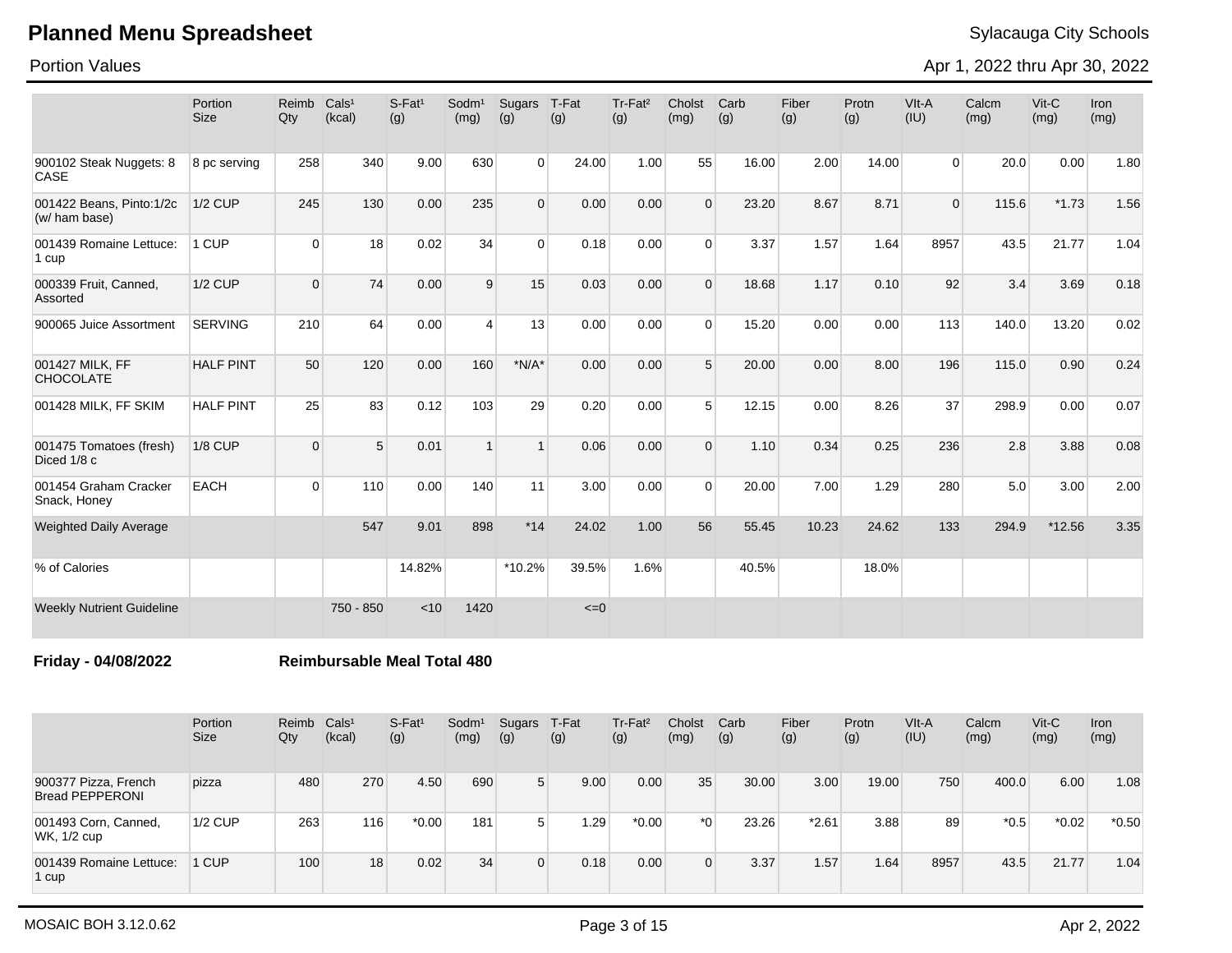Portion Values

Apr 1, 2022 thru Apr 30, 2022

|                                              | Portion<br><b>Size</b> | Reimb<br>Qty | Cals <sup>1</sup><br>(kcal) | $S-Fat1$<br>(g) | Sodm <sup>1</sup><br>(mg) | Sugars<br>(g)  | T-Fat<br>(g) | Tr-Fat <sup>2</sup><br>(g) | Cholst<br>(mg) | Carb<br>(g) | Fiber<br>(g) | Protn<br>(g) | VIt-A<br>(IU)  | Calcm<br>(mg) | $V$ it-C<br>(mg) | <b>Iron</b><br>(mg) |
|----------------------------------------------|------------------------|--------------|-----------------------------|-----------------|---------------------------|----------------|--------------|----------------------------|----------------|-------------|--------------|--------------|----------------|---------------|------------------|---------------------|
| 001476 Tomatoes (fresh)<br>1/8 C. Sliced     | <b>1/8 CUP</b>         | $\Omega$     | 5                           | 0.01            | $\overline{1}$            | 1 <sup>1</sup> | 0.06         | 0.00                       | $\Omega$       | 1.10        | 0.34         | 0.25         | 236            | 2.8           | 3.88             | 0.08                |
| 900063 Carrots, Baby,<br><b>RAW: 1/4 Cup</b> | <b>1/4 CUP</b>         | 200          | 12                          | 0.01            | 27                        | $\overline{2}$ | 0.05         | 0.00                       | $\Omega$       | 2.88        | 1.01         | 0.22         | 4812           | 11.2          | 0.91             | 0.31                |
| 900064 Dressing, Ranch,<br>1oz pouch         | 1 oz.                  | 200          | 76                          | 1.42            | 217                       | $\mathbf{1}$   | 7.56         | 0.00                       | 5              | 1.89        | 0.00         | 0.94         | 5 <sup>1</sup> | 18.9          | 0.00             | 0.00                |
| 900065 Juice Assortment                      | <b>SERVING</b>         | 320          | 64                          | 0.00            | $\overline{4}$            | 13             | 0.00         | 0.00                       | $\Omega$       | 15.20       | 0.00         | 0.00         | 113            | 140.0         | 13.20            | 0.02                |
| 000339 Fruit, Canned,<br>Assorted            | <b>1/2 CUP</b>         | 288          | 74                          | 0.00            | 9                         | 15             | 0.03         | 0.00                       | $\Omega$       | 18.68       | 1.17         | 0.10         | 92             | 3.4           | 3.69             | 0.18                |
| 001427 MILK, FF<br><b>CHOCOLATE</b>          | <b>HALF PINT</b>       | 150          | 120                         | 0.00            | 160                       | $*N/A*$        | 0.00         | 0.00                       | 5              | 20.00       | 0.00         | 8.00         | 196            | 115.0         | 0.90             | 0.24                |
| 001426 MILK, 1% FAT                          | <b>HALF PINT</b>       | 50           | 95                          | 0.00            | 100                       | $*N/A*$        | 0.00         | 0.00                       | 11             | 11.32       | 0.00         | 7.64         | 445            | 283.5         | 0.00             | 0.07                |
| <b>Weighted Daily Average</b>                |                        |              | 509                         | $*5.10$         | 966                       | $*27$          | 12.93        | $*0.00$                    | $*40$          | 74.20       | $*5.88$      | 25.31        | 4909           | *582.7        | $*22.22$         | $*1.90$             |
| % of Calories                                |                        |              |                             | *9.02%          |                           | $*21.2%$       | 22.9%        | $*0.0\%$                   |                | 58.3%       |              | 19.9%        |                |               |                  |                     |
| <b>Weekly Nutrient Guideline</b>             |                        |              | 750 - 850                   | < 10            | 1420                      |                | $\leq=0$     |                            |                |             |              |              |                |               |                  |                     |

### **Monday - 04/11/2022 Reimbursable Meal Total 466**

|                                        | Portion<br><b>Size</b> | Reimb<br>Qty | Cals <sup>1</sup><br>(kcal) | $S-Fat1$<br>(g) | Sodm <sup>1</sup><br>(mg) | Sugars<br>(g)  | T-Fat<br>(g) | Tr-Fat <sup>2</sup><br>(g) | Cholst<br>(mg) | Carb<br>(g) | Fiber<br>(g) | Protn<br>(g) | VIt-A<br>(IU) | Calcm<br>(mg) | $V$ it-C<br>(mg) | <b>Iron</b><br>(mg) |
|----------------------------------------|------------------------|--------------|-----------------------------|-----------------|---------------------------|----------------|--------------|----------------------------|----------------|-------------|--------------|--------------|---------------|---------------|------------------|---------------------|
| 900245 Taquito, Chicken:<br>2          | 2 taquitos             | 466          | 440                         | 2.00            | 270                       | $\overline{0}$ | 10.00        | 0.00                       | 20             | 26.00       | 2.00         | 8.00         | 200           | 40.0          | 0.00             | 1.44                |
| 001493 Corn, Canned,<br>WK, 1/2 cup    | <b>1/2 CUP</b>         | 432          | 116                         | $*0.00$         | 181                       | 5 <sup>1</sup> | 1.29         | $*0.00$                    | $*_{0}$        | 23.26       | $*2.61$      | 3.88         | 89            | $*0.5$        | $*0.02$          | $*0.50$             |
| 001123 Lettuce, Chopped                | <b>1/4 CUP</b>         | 52           | $\mathcal{P}$               | 0.00            | $\overline{4}$            | $\Omega$       | 0.02         | 0.00                       | $\Omega$       | 0.42        | 0.20         | 0.21         | 1120          | 5.4           | 2.72             | 0.13                |
| 001475 Tomatoes (fresh)<br>Diced 1/8 c | <b>1/8 CUP</b>         | 52           | 5                           | 0.01            |                           |                | 0.06         | 0.00                       | $\Omega$       | 1.10        | 0.34         | 0.25         | 236           | 2.8           | 3.88             | 0.08                |
| 001371 Olives, Black,<br>Sliced, Ripe  | $1/8$ cup              | 52           | 41                          | 1.01            | 223                       | $\Omega$       | 3.04         | 0.00                       | $\Omega$       | 2.03        | 0.00         | 0.00         | $\Omega$      | 0.0           | 0.00             | 0.00                |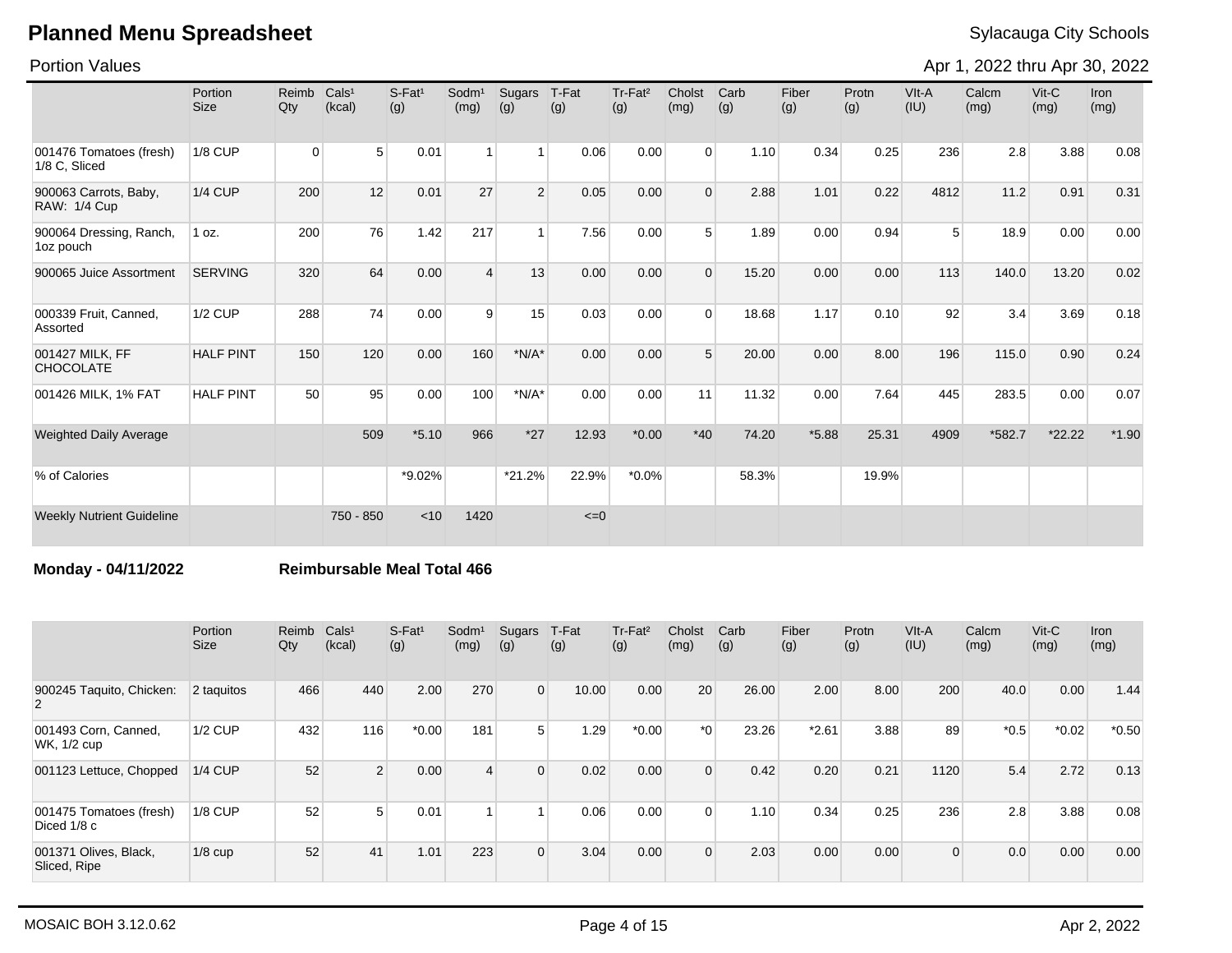### Portion Values

Apr 1, 2022 thru Apr 30, 2022

|                                        | Portion<br><b>Size</b> | Reimb<br>Qty   | Cals <sup>1</sup><br>(kcal) | $S-Fat1$<br>(g) | Sodm <sup>1</sup><br>(mg) | Sugars<br>(g) | T-Fat<br>(g) | Tr-Fat <sup>2</sup><br>(g) | Cholst<br>(mg)  | Carb<br>(g) | Fiber<br>(g) | Protn<br>(g) | VIt-A<br>(IU) | Calcm<br>(mg) | $V$ it-C<br>(mg) | <b>Iron</b><br>(mg) |
|----------------------------------------|------------------------|----------------|-----------------------------|-----------------|---------------------------|---------------|--------------|----------------------------|-----------------|-------------|--------------|--------------|---------------|---------------|------------------|---------------------|
| 001342 Cheese, Shredded   1oz servings |                        | $\overline{0}$ | 110                         | 5.00            | 180                       | $*N/A*$       | 9.00         | 0.00                       | 30 <sup>°</sup> | 0.00        | 0.00         | 7.00         | 300           | 200.0         | 0.00             | 0.00                |
| 900065 Juice Assortment                | <b>SERVING</b>         | 446            | 64                          | 0.00            | $\overline{4}$            | 13            | 0.00         | 0.00                       | $\mathbf 0$     | 15.20       | 0.00         | 0.00         | 113           | 140.0         | 13.20            | 0.02                |
| 000339 Fruit, Canned,<br>Assorted      | <b>1/2 CUP</b>         | 50             | 74                          | 0.00            | 9                         | 15            | 0.03         | 0.00                       | $\Omega$        | 18.68       | 1.17         | 0.10         | 92            | 3.4           | 3.69             | 0.18                |
| 001427 MILK, FF<br><b>CHOCOLATE</b>    | <b>HALF PINT</b>       | 50             | 120                         | 0.00            | 160                       | $*N/A*$       | 0.00         | 0.00                       | 5               | 20.00       | 0.00         | 8.00         | 196           | 115.0         | 0.90             | 0.24                |
| 001428 MILK, FF SKIM                   | <b>HALF PINT</b>       | 25             | 83                          | 0.12            | 103                       | 29            | 0.20         | 0.00                       | 5               | 12.15       | 0.00         | 8.26         | 37            | 298.9         | 0.00             | 0.07                |
| <b>Weighted Daily Average</b>          |                        |                | 640                         | $*2.12$         | 490                       | $*21$         | 11.56        | $*0.00$                    | $*21$           | 67.31       | $*4.60$      | 12.96        | 575           | $*204.1$      | *13.89           | $*2.00$             |
| % of Calories                          |                        |                |                             | $*2.98\%$       |                           | $*13.1%$      | 16.3%        | $*0.0\%$                   |                 | 42.1%       |              | 8.1%         |               |               |                  |                     |
| <b>Weekly Nutrient Guideline</b>       |                        |                | 750 - 850                   | $<$ 10          | 1420                      |               | $\leq=0$     |                            |                 |             |              |              |               |               |                  |                     |

**Tuesday - 04/12/2022 Reimbursable Meal Total 72**

|                                              | Portion<br><b>Size</b> | Reimb<br>Qty | Cals <sup>1</sup><br>(kcal) | $S-Fat1$<br>(g) | Sodm <sup>1</sup><br>(mg) | Sugars<br>(g)  | T-Fat<br>(g) | Tr-Fat <sup>2</sup><br>(g) | Cholst<br>(mg) | Carb<br>(g) | Fiber<br>(g) | Protn<br>(g) | VIt-A<br>(IU) | Calcm<br>(mg) | $V$ it-C<br>(mg) | <b>Iron</b><br>(mg) |
|----------------------------------------------|------------------------|--------------|-----------------------------|-----------------|---------------------------|----------------|--------------|----------------------------|----------------|-------------|--------------|--------------|---------------|---------------|------------------|---------------------|
| 001659 Chicken Sandwich<br>WG Bun - CASE     | <b>EACH</b>            | 72           | 362                         | 1.52            | 886                       | $\vert$        | 10.09        | 0.00                       | 35             | 44.07       | 3.00         | 23.20        | $\Omega$      | 39.8          | 0.00             | 2.53                |
| 900236 Corn Nuggets,<br><b>FZN</b>           | $1/2$ cup              | 72           | 117                         | 0.61            | 258                       |                | 3.69         | 0.00                       | $\mathbf 0$    | 19.05       | 1.23         | 1.84         | $\Omega$      | 12.3          | 0.00             | 0.44                |
| 001504 BROCCOLI<br>SALAD 1/4 c no cheese     | $1/4$ CUP              | $\Omega$     | 75                          | 0.30            | 82                        | 10             | 3.13         | $*0.01$                    | 3              | 12.22       | 0.79         | 0.78         | 122           | 13.0          | 14.38            | 0.28                |
| 001140 Carrots, Baby,<br><b>RAW, 1/2 Cup</b> | 1/2 CUP                | 72           | 26 <sup>1</sup>             | 0.02            | 59                        | $\overline{4}$ | 0.10         | 0.00                       | $\overline{0}$ | 6.23        | 2.19         | 0.48         | 10425         | 24.2          | 1.97             | 0.67                |
| 000339 Fruit, Canned,<br>Assorted            | $1/2$ CUP              | 72           | 74                          | 0.00            | 9                         | 15             | 0.03         | 0.00                       | $\Omega$       | 18.68       | 1.17         | 0.10         | 92            | 3.4           | 3.69             | 0.18                |
| 900065 Juice Assortment                      | <b>SERVING</b>         | 72           | 64                          | 0.00            | Δ                         | 13             | 0.00         | 0.00                       | $\Omega$       | 15.20       | 0.00         | 0.00         | 113           | 140.0         | 13.20            | 0.02                |
| 001427 MILK, FF<br><b>CHOCOLATE</b>          | <b>HALF PINT</b>       | 36           | 120                         | 0.00            | 160                       | $*N/A*$        | 0.00         | 0.00                       | 5              | 20.00       | 0.00         | 8.00         | 196           | 115.0         | 0.90             | 0.24                |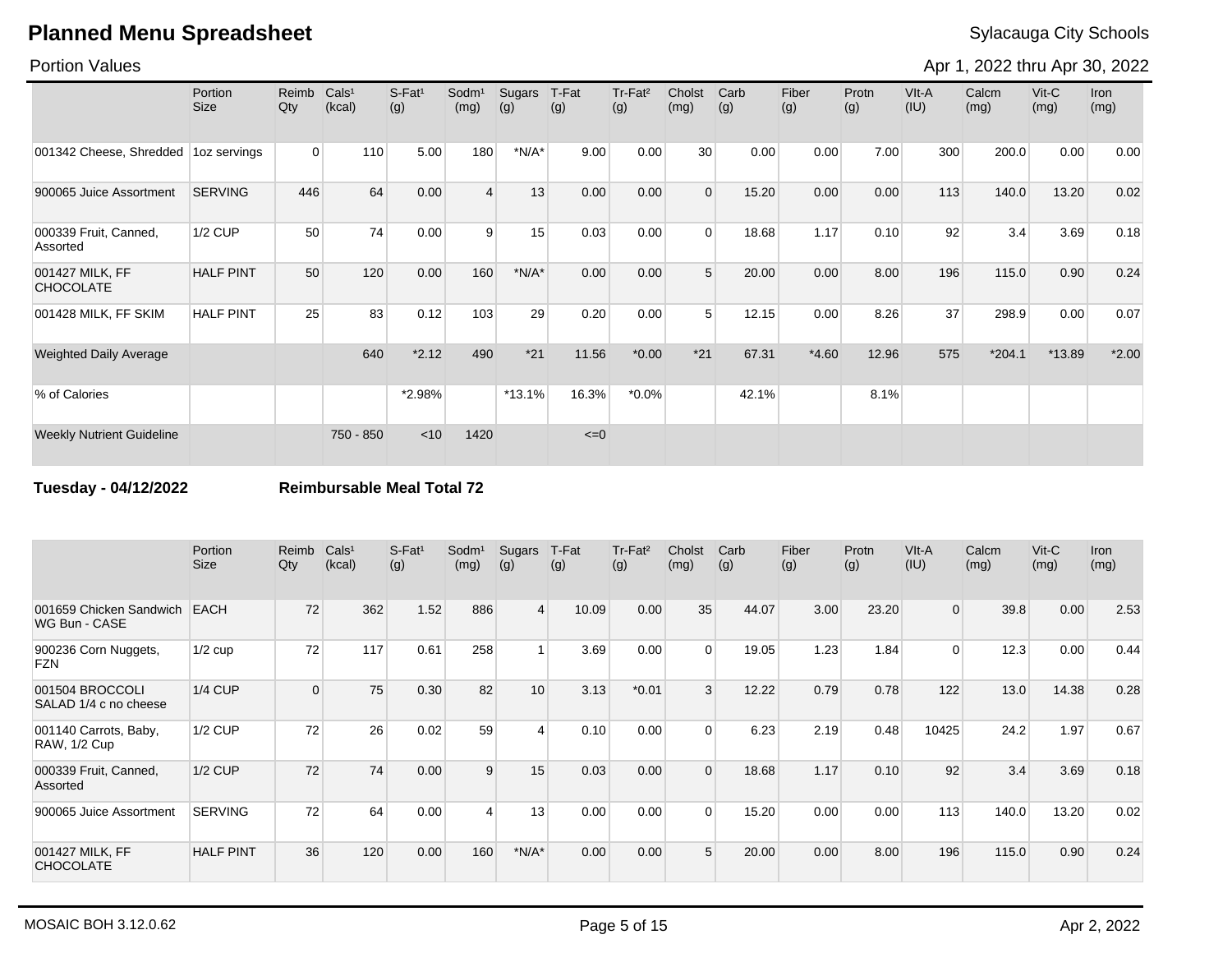### Portion Values

Apr 1, 2022 thru Apr 30, 2022

|                                               | Portion<br>Size  | Reimb<br>Qty | Cals <sup>1</sup><br>(kcal) | S-Fat <sup>1</sup><br>(g) | Sodm <sup>1</sup><br>(mg) | Sugars<br>(g) | T-Fat<br>(g) | Tr-Fat <sup>2</sup><br>(g) | Cholst<br>(mg) | Carb<br>(g) | Fiber<br>(g) | Protn<br>(g) | $V$ lt-A<br>(IU) | Calcm<br>(mg) | $V$ it-C<br>(mg) | Iron<br>(mg) |
|-----------------------------------------------|------------------|--------------|-----------------------------|---------------------------|---------------------------|---------------|--------------|----------------------------|----------------|-------------|--------------|--------------|------------------|---------------|------------------|--------------|
| 001428 MILK, FF SKIM                          | <b>HALF PINT</b> | 36           | 83                          | 0.12                      | 103                       | 29            | 0.20         | 0.00                       | 5 <sup>1</sup> | 12.15       | 0.00         | 8.26         | 37               | 298.9         | 0.00             | 0.07         |
| 900329 Ketchup, Individual 2 PC<br>Packet (2) |                  | 0            | 20                          | 0.00                      | 50                        | 4             | 0.00         | 0.00                       | $\Omega$       | 6.00        | 0.00         | 0.00         | 200              | 0.0           | 0.00             | 0.00         |
| <b>Weighted Daily Average</b>                 |                  |              | 745                         | 2.21                      | 1347                      | $*51$         | 14.00        | $*0.00$                    | 40             | 119.31      | 7.59         | 33.75        | 10746            | 426.6         | 19.31            | 4.00         |
| % of Calories                                 |                  |              |                             | 2.67%                     |                           | $*27.4%$      | 16.9%        | $*0.0\%$                   |                | 64.1%       |              | 18.1%        |                  |               |                  |              |
| <b>Weekly Nutrient Guideline</b>              |                  |              | 750 - 850                   | < 10                      | 1420                      |               | $\leq=0$     |                            |                |             |              |              |                  |               |                  |              |

**Wednesday - 04/13/2022 Reimbursable Meal Total 445**

|                                              | Portion<br><b>Size</b> | Reimb<br>Qty | Cals <sup>1</sup><br>(kcal) | $S-Fat1$<br>(g) | Sodm <sup>1</sup><br>(mg) | Sugars<br>(g)  | T-Fat<br>(g) | Tr-Fat <sup>2</sup><br>(g) | Cholst<br>(mg) | Carb<br>(g) | Fiber<br>(g) | Protn<br>(g) | VIt-A<br>(IU) | Calcm<br>(mg) | $V$ it-C<br>(mg) | <b>Iron</b><br>(mg) |
|----------------------------------------------|------------------------|--------------|-----------------------------|-----------------|---------------------------|----------------|--------------|----------------------------|----------------|-------------|--------------|--------------|---------------|---------------|------------------|---------------------|
| 001705 Chicken Nachos<br>w/ Chips            | <b>SERVINGS</b>        | 445          | 282                         | 3.45            | 716                       | $*_{0}$        | 14.97        | 0.00                       | $*54$          | 20.36       | 1.94         | $*17.19$     |               | 9.6           | 0.00             | 0.27                |
| 001422 Beans, Pinto:1/2c<br>(w/ ham base)    | $1/2$ CUP              | 447          | 130                         | 0.00            | 235                       | $\Omega$       | 0.00         | 0.00                       | $\Omega$       | 23.20       | 8.67         | 8.71         | $\Omega$      | 115.6         | $*1.73$          | 1.56                |
| 900066 Fruit- Fresh,<br>Frozen, Canned       | $1/2$ cup              | 347          | 63                          | 0.02            | 6                         | $*_{8}$        | 0.14         | 0.00                       | $\Omega$       | 16.33       | 1.58         | 0.40         | 221           | 7.2           | 13.70            | 0.22                |
| 001427 MILK, FF<br><b>CHOCOLATE</b>          | <b>HALF PINT</b>       | 50           | 120                         | 0.00            | 160                       | $*N/A*$        | 0.00         | 0.00                       | 5              | 20.00       | 0.00         | 8.00         | 196           | 115.0         | 0.90             | 0.24                |
| 001426 MILK, 1% FAT                          | <b>HALF PINT</b>       | 25           | 95                          | 0.00            | 100                       | $*N/A*$        | 0.00         | 0.00                       | 11             | 11.32       | 0.00         | 7.64         | 445           | 283.5         | 0.00             | 0.07                |
| 001140 Carrots, Baby,<br><b>RAW, 1/2 Cup</b> | <b>1/2 CUP</b>         | 108          | 26                          | 0.02            | 59                        | $\overline{4}$ | 0.10         | 0.00                       | $\Omega$       | 6.23        | 2.19         | 0.48         | 10425         | 24.2          | 1.97             | 0.67                |
| 990309 BROCCOLI (1/2<br>CUP)                 | <b>1/2 CUP</b>         | 200          | 15                          | 0.01            | 15                        |                | 0.16         | 0.00                       | $\Omega$       | 2.92        | 1.14         | 1.24         | 274           | 20.7          | 39.25            | 0.32                |
| 900065 Juice Assortment                      | <b>SERVING</b>         | 350          | 64                          | 0.00            |                           | 13             | 0.00         | 0.00                       | $\Omega$       | 15.20       | 0.00         | 0.00         | 113           | 140.0         | 13.20            | 0.02                |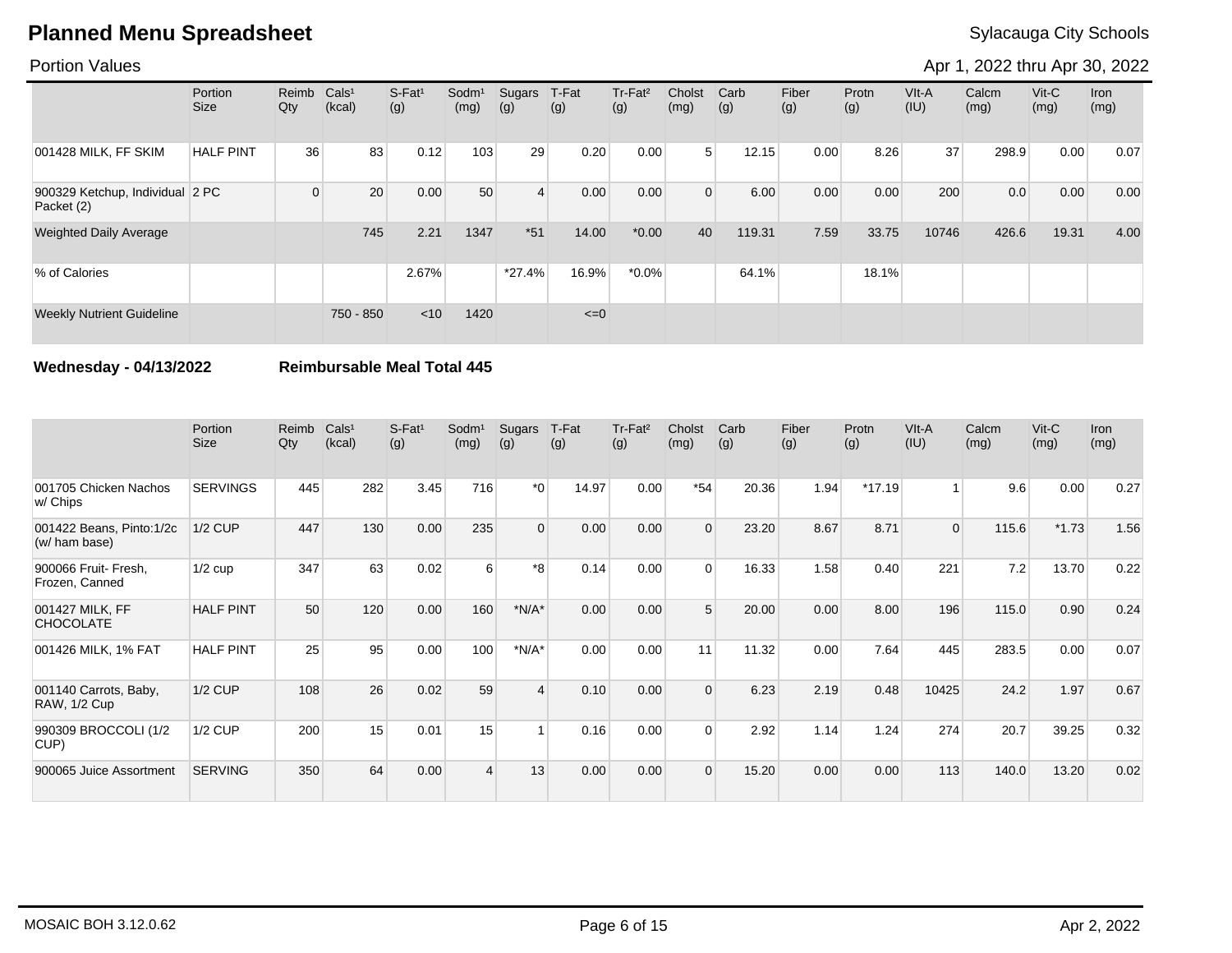### Portion Values

Apr 1, 2022 thru Apr 30, 2022

|                                           | Portion<br>Size | Reimb<br>Qty | Cals <sup>1</sup><br>(kcal) | S-Fat <sup>1</sup><br>(g) | Sodm <sup>1</sup><br>(mg) | Sugars<br>(g)  | T-Fat<br>(g) | Tr-Fat <sup>2</sup><br>(g) | Cholst<br>(mg) | Carb<br>(g) | Fiber<br>(g) | Protn<br>(g) | VIt-A<br>(IU) | Calcm<br>(mg) | $V$ it-C<br>(mg) | <b>Iron</b><br>(mg) |
|-------------------------------------------|-----------------|--------------|-----------------------------|---------------------------|---------------------------|----------------|--------------|----------------------------|----------------|-------------|--------------|--------------|---------------|---------------|------------------|---------------------|
| 000340 Graham Cracker<br>Snacks: Sortd WG | 1 POUCH         | $\Omega$     | 109                         | 0.17                      | 107                       | 8 <sup>1</sup> | 3.19         | 0.00                       | $\Omega$       | 19.62       | 3.26         | 1.69         | 93            | 4.6           | 1.00             | 2.45                |
| <b>Weighted Daily Average</b>             |                 |              | 545                         | 3.48                      | 1004                      | $*18$          | 15.17        | 0.00                       | $*55$          | 74.06       | 12.93        | $*28.26$     | 2962          | 285.4         | $*41.02$         | 2.36                |
| % of Calories                             |                 |              |                             | 5.75%                     |                           | $*13.2\%$      | 25.1%        | 0.0%                       |                | 54.4%       |              | *20.7%       |               |               |                  |                     |
| <b>Weekly Nutrient Guideline</b>          |                 |              | 750 - 850                   | $<$ 10                    | 1420                      |                | $\leq=0$     |                            |                |             |              |              |               |               |                  |                     |

**Friday - 04/15/2022 Reimbursable Meal Total 528**

|                                                           | Portion<br><b>Size</b> | Reimb<br>Qty | Cals <sup>1</sup><br>(kcal) | S-Fat <sup>1</sup><br>(g) | Sodm <sup>1</sup><br>(mg) | Sugars<br>(g)  | T-Fat<br>(g) | Tr-Fat <sup>2</sup><br>(g) | Cholst<br>(mg) | Carb<br>(g) | Fiber<br>(g) | Protn<br>(g) | VIt-A<br>(IU) | Calcm<br>(mg) | $V$ it-C<br>(mg) | <b>Iron</b><br>(mg) |
|-----------------------------------------------------------|------------------------|--------------|-----------------------------|---------------------------|---------------------------|----------------|--------------|----------------------------|----------------|-------------|--------------|--------------|---------------|---------------|------------------|---------------------|
| 990294 BREADSTICK,<br><b>CHEESE FILLED WG</b><br>(OSBORN) | <b>SERVINGS</b>        | 528          | 279                         | 3.98                      | 537                       | $\overline{2}$ | 11.94        | 0.00                       | 30             | 29.84       | 1.99         | 13.93        | 12            | 29.8          | 0.00             | 7.96                |
| 001493 Corn, Canned,<br>WK, 1/2 cup                       | <b>1/2 CUP</b>         | 200          | 116                         | $*0.00$                   | 181                       | 5              | 1.29         | $*0.00$                    | $*$ $\Omega$   | 23.26       | $*2.61$      | 3.88         | 89            | $*0.5$        | $*0.02$          | $*0.50$             |
| 001439 Romaine Lettuce:<br>1 cup                          | 1 CUP                  | 285          | 18                          | 0.02                      | 34                        | $\Omega$       | 0.18         | 0.00                       | $\Omega$       | 3.37        | 1.57         | 1.64         | 8957          | 43.5          | 21.77            | 1.04                |
| 000377 Cucumber, RAW:<br>$1/4$ cup                        | <b>1/4 CUP</b>         | 285          | 5                           | 0.00                      |                           |                | 0.06         | 0.00                       | $\Omega$       | 0.82        | 0.26         | 0.22         | 27            | 5.3           | 1.21             | 0.08                |
| 001475 Tomatoes (fresh)<br>Diced 1/8 c                    | 1/8 CUP                | 285          | 5                           | 0.01                      |                           |                | 0.06         | 0.00                       | $\Omega$       | 1.10        | 0.34         | 0.25         | 236           | 2.8           | 3.88             | 0.08                |
| 000339 Fruit, Canned,<br>Assorted                         | <b>1/2 CUP</b>         | 200          | 74                          | 0.00                      | 9                         | 15             | 0.03         | 0.00                       | $\Omega$       | 18.68       | 1.17         | 0.10         | 92            | 3.4           | 3.69             | 0.18                |
| 900065 Juice Assortment                                   | <b>SERVING</b>         | 350          | 64                          | 0.00                      |                           | 13             | 0.00         | 0.00                       | $\Omega$       | 15.20       | 0.00         | 0.00         | 113           | 140.0         | 13.20            | 0.02                |
| 001427 MILK, FF<br><b>CHOCOLATE</b>                       | <b>HALF PINT</b>       | 50           | 120                         | 0.00                      | 160                       | $*N/A*$        | 0.00         | 0.00                       | 5              | 20.00       | 0.00         | 8.00         | 196           | 115.0         | 0.90             | 0.24                |
| 001428 MILK, FF SKIM                                      | <b>HALF PINT</b>       | 25           | 83                          | 0.12                      | 103                       | 29             | 0.20         | 0.00                       | 5              | 12.15       | 0.00         | 8.26         | 37            | 298.9         | 0.00             | 0.07                |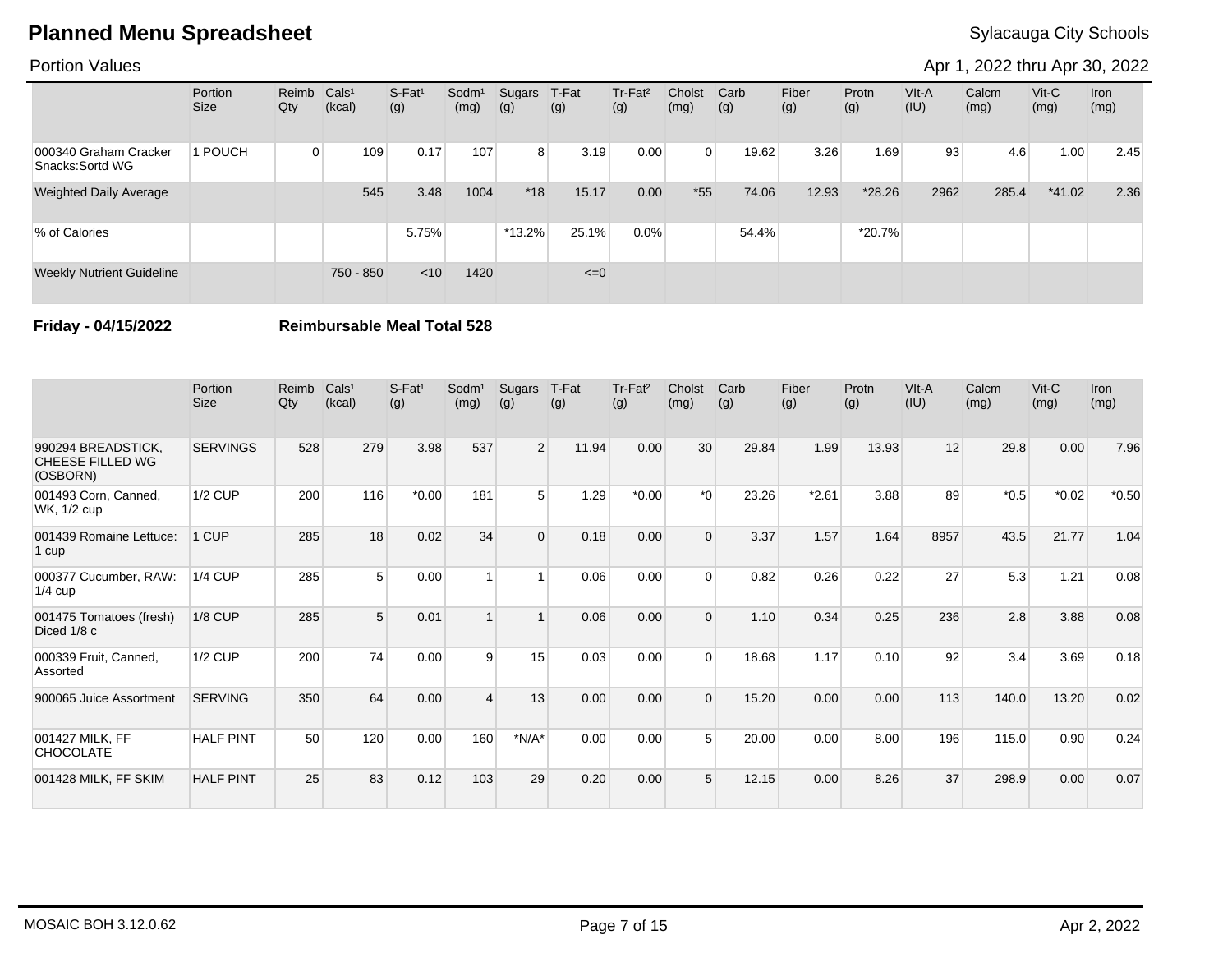### Portion Values

Apr 1, 2022 thru Apr 30, 2022

|                                  | Portion<br><b>Size</b> | Reimb Cals <sup>1</sup><br>Qty | (kcal)    | S-Fat <sup>1</sup><br>(g) | Sodm <sup>1</sup><br>(mg) | Sugars<br>(g) | T-Fat<br>(g) | Tr-Fat <sup>2</sup><br>(g) | Cholst<br>(mg) | Carb<br>(g) | Fiber<br>(g) | Protn<br>(g) | VIt-A<br>(IU) | Calcm<br>(mg) | $V$ it-C<br>(mg) | Iron<br>(mg) |
|----------------------------------|------------------------|--------------------------------|-----------|---------------------------|---------------------------|---------------|--------------|----------------------------|----------------|-------------|--------------|--------------|---------------|---------------|------------------|--------------|
| 990248 Marinara Dipping<br>Sauce | $1/4$ CUP              | 500                            | 16        | 0.00                      | 357                       | *3            | 0.14         | 0.00                       | $\Omega$       | 3.09        | $*0.98$      | $*0.98$      | $*15$         | $*0.0$        | $*4.71$          | $*0.00*$     |
| <b>Weighted Daily Average</b>    |                        |                                | 439       | $*4.01$                   | 989                       | $*23$         | 12.74        | $*0.00$                    | $*31$          | 64.05       | $*5.52$      | $*18.65$     | *5166         | $*177.0$      | *29.21           | $*8.90$      |
| % of Calories                    |                        |                                |           | $*8.22\%$                 |                           | $*21.0\%$     | 26.1%        | $*0.0\%$                   |                | 58.4%       |              | $*17.0\%$    |               |               |                  |              |
| <b>Weekly Nutrient Guideline</b> |                        |                                | 750 - 850 | < 10                      | 1420                      |               | $\leq=0$     |                            |                |             |              |              |               |               |                  |              |

**Monday - 04/18/2022 Reimbursable Meal Total 26**

|                                                          | Portion<br><b>Size</b> | Reimb<br>Qty | Cals <sup>1</sup><br>(kcal) | $S-Fat1$<br>(g) | Sodm <sup>1</sup><br>(mg) | Sugars<br>(g) | T-Fat<br>(g) | Tr-Fat <sup>2</sup><br>(g) | Cholst<br>(mg) | Carb<br>(g) | Fiber<br>(g) | Protn<br>(g) | VIt-A<br>(IU)  | Calcm<br>(mg) | Vit-C<br>(mg) | <b>Iron</b><br>(mg) |
|----------------------------------------------------------|------------------------|--------------|-----------------------------|-----------------|---------------------------|---------------|--------------|----------------------------|----------------|-------------|--------------|--------------|----------------|---------------|---------------|---------------------|
| 990265 CROISSANT.<br><b>TURKEY HAM CHEESE</b><br>(LUNCH) | <b>EACH</b>            | 26           | 330                         | 6.00            | 870                       | 5             | 14.00        | 0.00                       | 40             | 30.00       | 3.00         | 20.00        | $\overline{0}$ | 268.0         | 0.00          | 2.00                |
| 900399 Potato Wedges:<br><b>FZN 1/2c</b>                 | serving                | 26           | 167                         | 0.69            | 194                       | $\Omega$      | 5.56         | 0.00                       | $\Omega$       | 27.78       | 2.78         | 2.78         | 139            | 0.0           | 5.00          | 0.50                |
| 990310 VEGGIE SALAD                                      | <b>1/2 CUP</b>         | 26           | 33                          | 0.02            | 170                       | 4             | 0.12         | 0.00                       | $\Omega$       | 8.31        | 1.85         | 0.54         | 7845           | 42.3          | 2.43          | 0.57                |
| 001140 Carrots, Baby,<br>RAW, 1/2 Cup                    | <b>1/2 CUP</b>         | 26           | 26                          | 0.02            | 59                        | 4             | 0.10         | 0.00                       | $\Omega$       | 6.23        | 2.19         | 0.48         | 10425          | 24.2          | 1.97          | 0.67                |
| 900065 Juice Assortment                                  | <b>SERVING</b>         | 26           | 64                          | 0.00            | $\Delta$                  | 13            | 0.00         | 0.00                       | $\Omega$       | 15.20       | 0.00         | 0.00         | 113            | 140.0         | 13.20         | 0.02                |
| 900068 Fruit, Frozen                                     | $1/2$ cup              | 26           | 87                          | 0.00            | 8                         | $*N/A*$       | 0.04         | 0.00                       | $\Omega$       | 23.30       | 1.43         | 0.42         | 86             | 3.5           | 21.34         | 0.38                |
| 001427 MILK, FF<br><b>CHOCOLATE</b>                      | <b>HALF PINT</b>       | 20           | 120                         | 0.00            | 160                       | $*N/A*$       | 0.00         | 0.00                       | 5              | 20.00       | 0.00         | 8.00         | 196            | 115.0         | 0.90          | 0.24                |
| 001428 MILK, FF SKIM                                     | <b>HALF PINT</b>       | 6            | 83                          | 0.12            | 103                       | 29            | 0.20         | 0.00                       | 5              | 12.15       | 0.00         | 8.26         | 37             | 298.9         | 0.00          | 0.07                |
| <b>Weighted Daily Average</b>                            |                        |              | 819                         | 6.76            | 1452                      | $*33$         | 19.86        | 0.00                       | 45             | 129.01      | 11.25        | 32.28        | 18768          | 635.4         | 44.62         | 4.35                |
| % of Calories                                            |                        |              |                             | 7.43%           |                           | *16.1%        | 21.8%        | 0.0%                       |                | 63.0%       |              | 15.8%        |                |               |               |                     |
| <b>Weekly Nutrient Guideline</b>                         |                        |              | 750 - 850                   | < 10            | 1420                      |               | $\leq=0$     |                            |                |             |              |              |                |               |               |                     |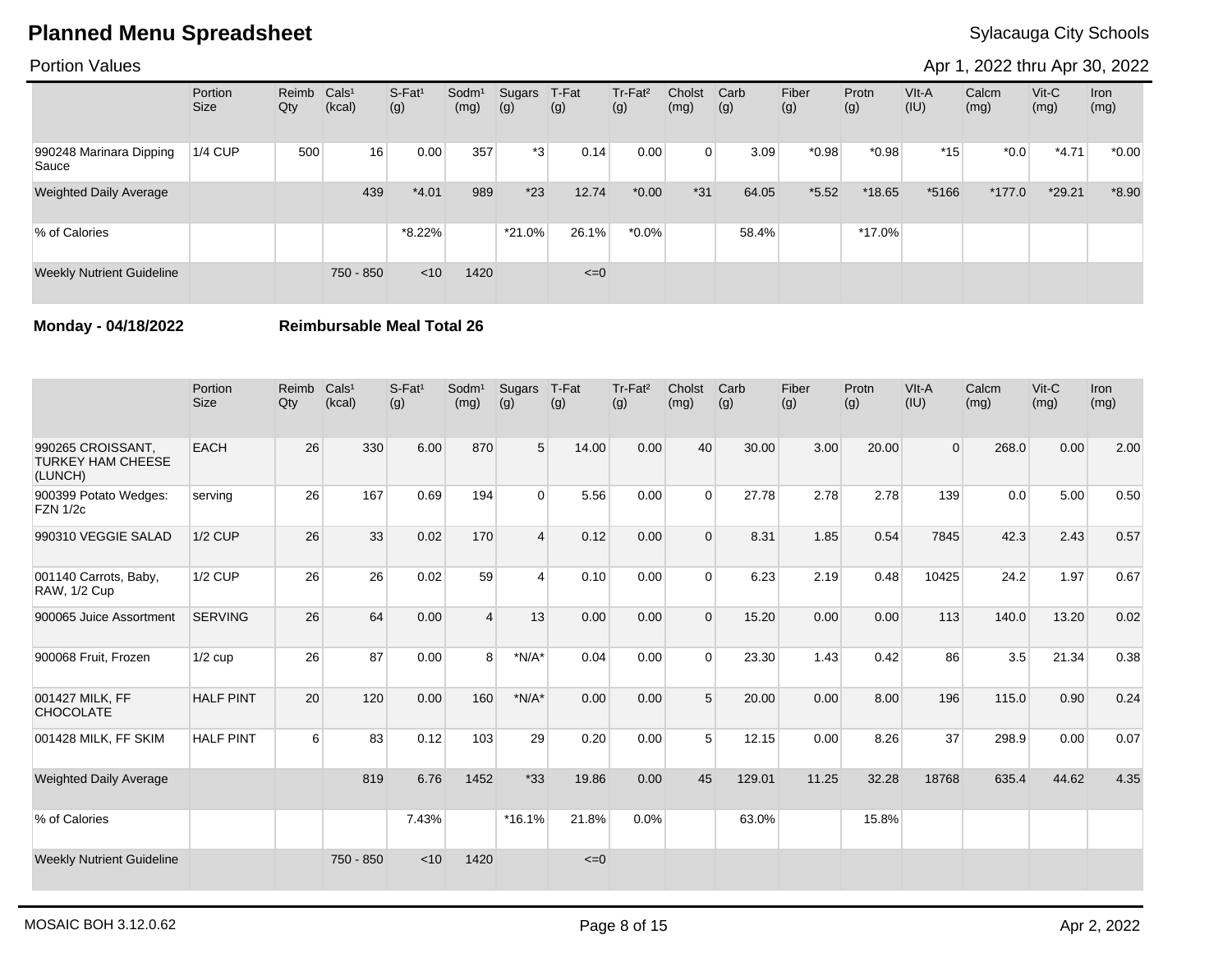## **Planned Menu Spreadsheet** Sylacauga City Schools **Planned Menu Sylacauga City Schools**

#### Portion Values

Apr 1, 2022 thru Apr 30, 2022

#### **Tuesday - 04/19/2022 Reimbursable Meal Total 420**

|                                                | Portion<br><b>Size</b> | Reimb<br>Qty | Cals <sup>1</sup><br>(kcal) | S-Fat <sup>1</sup><br>(g) | Sodm <sup>1</sup><br>(mg) | Sugars<br>(g)  | T-Fat<br>(g) | Tr-Fat <sup>2</sup><br>(g) | Cholst<br>(mg) | Carb<br>(g) | Fiber<br>(g) | Protn<br>(g) | VIt-A<br>(IU) | Calcm<br>(mg) | Vit-C<br>(mg) | Iron<br>(mg) |
|------------------------------------------------|------------------------|--------------|-----------------------------|---------------------------|---------------------------|----------------|--------------|----------------------------|----------------|-------------|--------------|--------------|---------------|---------------|---------------|--------------|
| 900081 Hot Dog w Chili<br>Sauce                | <b>CHILI DOG</b>       | 420          | 348                         | 7.46                      | 992                       | $\overline{4}$ | 19.16        | 0.50                       | 32             | 30.79       | 2.93         | 13.39        | 701           | 49.3          | 0.00          | 2.66         |
| 001199 Cole Slaw, Low<br>Fat: 1/4 cup          | <b>1/4 CUP</b>         | 98           | 33                          | 0.27                      | 61                        | $*1$           | 2.67         | $*0.00$                    | 5 <sup>5</sup> | 2.05        | 0.42         | 0.26         | 84            | 8.6           | 5.84          | 0.11         |
| 001410 Beans, Baked:<br>$1/2$ cup              | <b>1/2 CUP</b>         | 327          | 141                         | 0.00                      | 184                       | $*7$           | 0.00         | 0.00                       | $\Omega$       | 28.37       | 7.38         | 7.38         | 223           | 84.0          | 0.09          | 2.82         |
| 900063 Carrots, Baby,<br>RAW: 1/4 Cup          | <b>1/4 CUP</b>         | 50           | 12                          | 0.01                      | 27                        | $\overline{2}$ | 0.05         | 0.00                       | $\Omega$       | 2.88        | 1.01         | 0.22         | 4812          | 11.2          | 0.91          | 0.31         |
| 000339 Fruit, Canned,<br>Assorted              | <b>1/2 CUP</b>         | 270          | 74                          | 0.00                      | 9                         | 15             | 0.03         | 0.00                       | $\Omega$       | 18.68       | 1.17         | 0.10         | 92            | 3.4           | 3.69          | 0.18         |
| 900065 Juice Assortment                        | <b>SERVING</b>         | 280          | 64                          | 0.00                      | $\overline{4}$            | 13             | 0.00         | 0.00                       | $\Omega$       | 15.20       | 0.00         | 0.00         | 113           | 140.0         | 13.20         | 0.02         |
| 990083 Ketchup: Individual EACH<br>Packet (1)  |                        | 300          | 10                          | 0.00                      | 25                        | 2              | 0.00         | 0.00                       | $\Omega$       | 3.00        | 0.00         | 0.00         | 100           | 0.0           | 0.00          | 0.00         |
| 000650 Mustard: Individual PC packet<br>Packet |                        | 200          | $\Omega$                    | 0.00                      | 70                        | $\Omega$       | 0.00         | 0.00                       | $\Omega$       | 1.00        | 0.00         | 0.00         | $\Omega$      | 0.0           | 0.00          | 0.00         |
| 001427 MILK, FF<br><b>CHOCOLATE</b>            | <b>HALF PINT</b>       | 50           | 120                         | 0.00                      | 160                       | $*N/A*$        | 0.00         | 0.00                       | 5              | 20.00       | 0.00         | 8.00         | 196           | 115.0         | 0.90          | 0.24         |
| 001426 MILK, 1% FAT                            | <b>HALF PINT</b>       | 25           | 95                          | 0.00                      | 100                       | $*N/A*$        | 0.00         | 0.00                       | 11             | 11.32       | 0.00         | 7.64         | 445           | 283.5         | 0.00          | 0.07         |
| <b>Weighted Daily Average</b>                  |                        |              | 584                         | 7.53                      | 1237                      | $*30$          | 19.81        | $*0.50$                    | 35             | 81.51       | 9.64         | 20.70        | 1722          | 244.1         | 12.82         | 5.08         |
| % of Calories                                  |                        |              |                             | 11.60%                    |                           | *20.5%         | 30.5%        | $*0.8%$                    |                | 55.8%       |              | 14.2%        |               |               |               |              |
| <b>Weekly Nutrient Guideline</b>               |                        |              | 750 - 850                   | < 10                      | 1420                      |                | $\leq=0$     |                            |                |             |              |              |               |               |               |              |

**Thursday - 04/21/2022 Reimbursable Meal Total 450**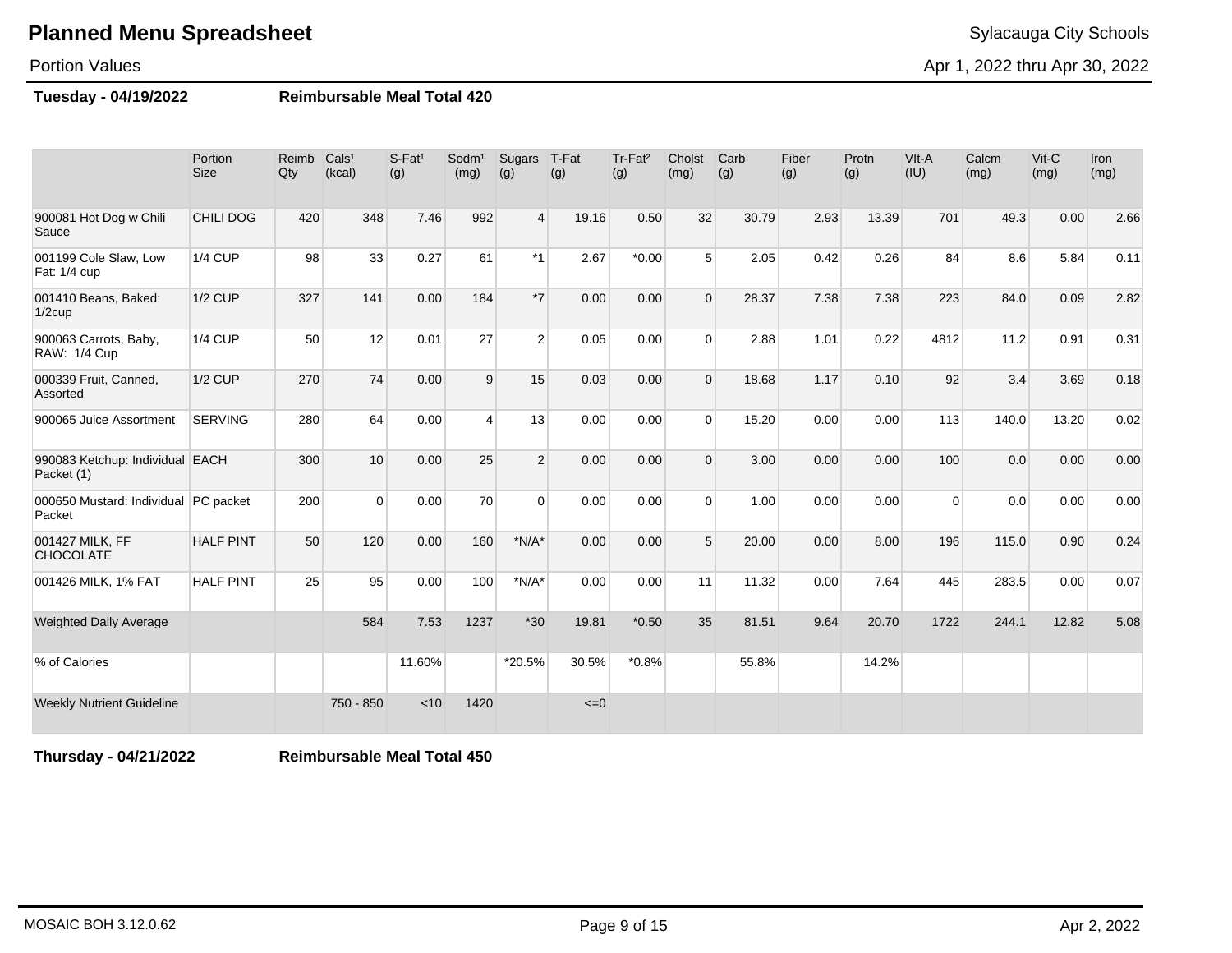Portion Values

Apr 1, 2022 thru Apr 30, 2022

|                                        | Portion<br>Size  | Reimb<br>Qty   | Cals <sup>1</sup><br>(kcal) | S-Fat <sup>1</sup><br>(g) | Sodm <sup>1</sup><br>(mg) | Sugars<br>(g)  | T-Fat<br>(g) | Tr-Fat <sup>2</sup><br>(g) | Cholst<br>(mg) | Carb<br>(g) | Fiber<br>(g) | Protn<br>(g) | VIt-A<br>(IU)  | Calcm<br>(mg) | Vit-C<br>(mg) | Iron<br>(mg) |
|----------------------------------------|------------------|----------------|-----------------------------|---------------------------|---------------------------|----------------|--------------|----------------------------|----------------|-------------|--------------|--------------|----------------|---------------|---------------|--------------|
| 001456 BBQ pork 2 oz                   | 20Z              | 450            | 307                         | 5.31                      | 769                       | $*8$           | 14.43        | 0.00                       | 96             | 12.20       | 1.36         | 30.53        | 282            | 10.7          | 1.98          | 1.07         |
| 001656 Buns, Hamburger,<br>WG, CASE    | each             | $\overline{0}$ | 139                         | 0.00                      | 298                       | $\overline{4}$ | 1.99         | 0.00                       | $\Omega$       | 26.86       | 1.99         | 4.97         | $\overline{0}$ | 39.8          | 0.00          | 1.43         |
| 001410 Beans, Baked:<br>$1/2$ cup      | <b>1/2 CUP</b>   | 455            | 141                         | 0.00                      | 184                       | $*7$           | 0.00         | 0.00                       | $\Omega$       | 28.37       | 7.38         | 7.38         | 223            | 84.0          | 0.09          | 2.82         |
| 000069 Pickles, Dill (slices) servings |                  | 424            | $\Omega$                    | 0.00                      | 243                       | $\Omega$       | 0.00         | 0.00                       | $\Omega$       | 0.00        | 0.00         | 0.00         | $\Omega$       | 0.0           | 0.00          | 0.00         |
| 900516 BROCCOLI<br><b>SALAD</b>        | <b>1/2 CUP</b>   | 450            | 167                         | 0.65                      | 168                       | 24             | 6.31         | $*0.03$                    | 6              | 29.11       | 1.78         | 1.88         | 200            | 31.6          | 28.79         | 0.66         |
| 900065 Juice Assortment                | <b>SERVING</b>   | 280            | 64                          | 0.00                      | $\overline{4}$            | 13             | 0.00         | 0.00                       | $\Omega$       | 15.20       | 0.00         | 0.00         | 113            | 140.0         | 13.20         | 0.02         |
| 000339 Fruit, Canned,<br>Assorted      | <b>1/2 CUP</b>   | $\overline{0}$ | 74                          | 0.00                      | 9                         | 15             | 0.03         | 0.00                       | $\Omega$       | 18.68       | 1.17         | 0.10         | 92             | 3.4           | 3.69          | 0.18         |
| 001427 MILK, FF<br><b>CHOCOLATE</b>    | <b>HALF PINT</b> | 50             | 120                         | 0.00                      | 160                       | $*N/A*$        | 0.00         | 0.00                       | 5 <sup>5</sup> | 20.00       | 0.00         | 8.00         | 196            | 115.0         | 0.90          | 0.24         |
| 001428 MILK, FF SKIM                   | <b>HALF PINT</b> | 25             | 83                          | 0.12                      | 103                       | 29             | 0.20         | 0.00                       | 5              | 12.15       | 0.00         | 8.26         | 37             | 298.9         | 0.00          | 0.07         |
| <b>Weighted Daily Average</b>          |                  |                | 675                         | 5.97                      | 1378                      | $*49$          | 20.74        | $*0.03$                    | 103            | 82.35       | 10.59        | 41.22        | 802            | 243.7         | 39.18         | 4.63         |
| % of Calories                          |                  |                |                             | 7.96%                     |                           | *29.0%         | 27.7%        | $*0.0\%$                   |                | 48.8%       |              | 24.4%        |                |               |               |              |
| <b>Weekly Nutrient Guideline</b>       |                  |                | 750 - 850                   | < 10                      | 1420                      |                | $\leq=0$     |                            |                |             |              |              |                |               |               |              |

**Friday - 04/22/2022 Reimbursable Meal Total 470**

|                                       | Portion<br>Size | Reimb Cals <sup>1</sup><br>Qty | (kcal)          | $S-Fat1$<br>(g) | Sodm <sup>1</sup><br>(mg) | Sugars<br>(g)  | T-Fat<br>(g) | Tr-Fat <sup>2</sup><br>(g) | Cholst<br>(mg) | Carb<br>(g) | Fiber<br>(g) | Protn<br>(g) | VIt-A<br>(IU) | Calcm<br>(mg) | $V$ it-C<br>(mg) | Iron<br>(mg) |
|---------------------------------------|-----------------|--------------------------------|-----------------|-----------------|---------------------------|----------------|--------------|----------------------------|----------------|-------------|--------------|--------------|---------------|---------------|------------------|--------------|
| 990225 Taco Stick                     | each            | 470                            | 345             | 8.00            | 630                       |                | 12.00        | 0.00                       | 52             | 31.00       | 3.00         | 20.00        | 251           | 328.0         | 6.00             | 2.00         |
| 900129 Beans, Pinto:1/2<br><b>CUD</b> | $1/2$ cup       | 222                            | 90 <sub>1</sub> | 0.00            | 140                       | $\overline{0}$ | 0.00         | 0.00                       | $\Omega$       | 16.00       | 6.00         | 6.00         | 0             | 80.0          | 1.20             | 1.08         |
| 000377 Cucumber, RAW:<br>$1/4$ cup    | $1/4$ CUP       | 0                              |                 | 0.00            |                           |                | 0.06         | 0.00                       |                | 0.82        | 0.26         | 0.22         | 27            | 5.3           | 1.21             | 0.08         |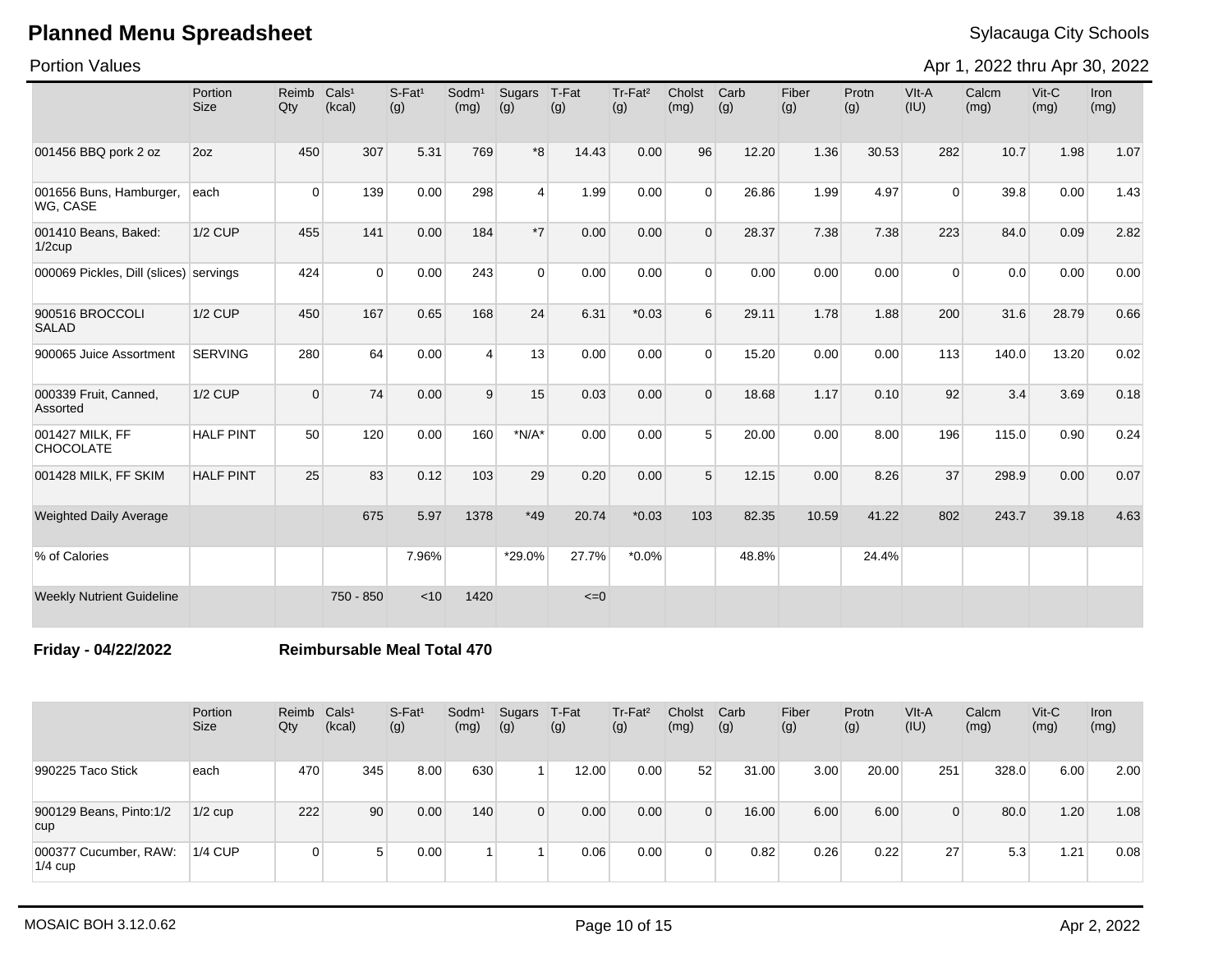### Portion Values

Apr 1, 2022 thru Apr 30, 2022

|                                     | Portion<br><b>Size</b> | Reimb<br>Qty | Cals <sup>1</sup><br>(kcal) | $S-Fat1$<br>(g) | Sodm <sup>1</sup><br>(mg) | Sugars<br>(g)  | T-Fat<br>(g) | Tr-Fat <sup>2</sup><br>(g) | Cholst<br>(mg) | Carb<br>(g) | Fiber<br>(g) | Protn<br>(g) | VIt-A<br>(IU) | Calcm<br>(mg) | Vit-C<br>(mg) | Iron<br>(mg) |
|-------------------------------------|------------------------|--------------|-----------------------------|-----------------|---------------------------|----------------|--------------|----------------------------|----------------|-------------|--------------|--------------|---------------|---------------|---------------|--------------|
| 000541 Salsa: 1/8 cup               | <b>1/8 CUP</b>         | 410          | 10                          | 0.00            | 112                       | $*N/A*$        | 0.00         | 0.00                       | $\overline{0}$ | 1.90        | 0.00         | 0.00         | $*N/A*$       | $*N/A*$       | $*N/A*$       | $*N/A*$      |
| 000339 Fruit, Canned,<br>Assorted   | <b>1/2 CUP</b>         | 288          | 74                          | 0.00            | 9                         | 15             | 0.03         | 0.00                       | $\Omega$       | 18.68       | 1.17         | 0.10         | 92            | 3.4           | 3.69          | 0.18         |
| 900065 Juice Assortment             | <b>SERVING</b>         | 350          | 64                          | 0.00            | $\overline{4}$            | 13             | 0.00         | 0.00                       | $\Omega$       | 15.20       | 0.00         | 0.00         | 113           | 140.0         | 13.20         | 0.02         |
| 001427 MILK, FF<br><b>CHOCOLATE</b> | <b>HALF PINT</b>       | 150          | 120                         | 0.00            | 160                       | $*N/A*$        | 0.00         | 0.00                       | $5^{\circ}$    | 20.00       | 0.00         | 8.00         | 196           | 115.0         | 0.90          | 0.24         |
| 001428 MILK, FF SKIM                | <b>HALF PINT</b>       | 50           | 83                          | 0.12            | 103                       | 29             | 0.20         | 0.00                       | $5^{\circ}$    | 12.15       | 0.00         | 8.26         | 37            | 298.9         | 0.00          | 0.07         |
| 990310 VEGGIE SALAD                 | <b>1/2 CUP</b>         | 72           | 33                          | 0.02            | 170                       | $\overline{4}$ | 0.12         | 0.00                       | $\Omega$       | 8.31        | 1.85         | 0.54         | 7845          | 42.3          | 2.43          | 0.57         |
| <b>Weighted Daily Average</b>       |                        |              | 541                         | 8.02            | 891                       | $*24$          | 12.06        | 0.00                       | 54             | 71.93       | 6.83         | 26.41        | *1659         | $*547.1$      | $*19.32$      | $*2.81$      |
| % of Calories                       |                        |              |                             | 13.34%          |                           | $*17.7%$       | 20.1%        | 0.0%                       |                | 53.2%       |              | 19.5%        |               |               |               |              |
| <b>Weekly Nutrient Guideline</b>    |                        |              | 750 - 850                   | < 10            | 1420                      |                | $\leq=0$     |                            |                |             |              |              |               |               |               |              |

**Monday - 04/25/2022 Reimbursable Meal Total 470**

|                                              | Portion<br>Size | Reimb<br>Qty   | Cals <sup>1</sup><br>(kcal) | $S$ -Fat <sup>1</sup><br>(g) | Sodm <sup>1</sup><br>(mg) | Sugars<br>(g)  | T-Fat<br>(g) | $Tr-Fat2$<br>(g) | Cholst<br>(mg) | Carb<br>(g) | Fiber<br>(g) | Protn<br>(g) | VIt-A<br>(IU) | Calcm<br>(mg) | $V$ it-C<br>(mg) | <b>Iron</b><br>(mg) |
|----------------------------------------------|-----------------|----------------|-----------------------------|------------------------------|---------------------------|----------------|--------------|------------------|----------------|-------------|--------------|--------------|---------------|---------------|------------------|---------------------|
| 000987 Corn Dog WG                           | 4OZ             | 470            | 240                         | 2.50                         | 390                       | 5 <sup>5</sup> | 8.00         | 0.00             | 40             | 30.00       | 5.00         | 9.00         | 25            | 80.0          | 0.00             | 1.80                |
| 900399 Potato Wedges:<br><b>FZN 1/2c</b>     | serving         | 488            | 167                         | 0.69                         | 194                       | $\Omega$       | 5.56         | 0.00             | $\cap$         | 27.78       | 2.78         | 2.78         | 139           | 0.0           | 5.00             | 0.50                |
| 900063 Carrots, Baby,<br><b>RAW: 1/4 Cup</b> | $1/4$ CUP       | 250            | 12                          | 0.01                         | 27                        | $\overline{2}$ | 0.05         | 0.00             | $\Omega$       | 2.88        | 1.01         | 0.22         | 4812          | 11.2          | 0.91             | 0.31                |
| 001407 Tomatoes (fresh)<br>1/4 C. Sliced     | <b>1/4 CUP</b>  | 200            | 10                          | 0.02                         | $\mathbf{3}$              |                | 0.11         | 0.00             | $\Omega$       | 2.21        | 0.68         | 0.50         | 472           | 5.7           | 7.77             | 0.15                |
| 000339 Fruit, Canned,<br>Assorted            | <b>1/2 CUP</b>  | 288            | 74                          | 0.00                         | 9                         | 15             | 0.03         | 0.00             | $\Omega$       | 18.68       | 1.17         | 0.10         | 92            | 3.4           | 3.69             | 0.18                |
| 900065 Juice Assortment                      | <b>SERVING</b>  | $\overline{0}$ | 64                          | 0.00                         | $\overline{4}$            | 13             | 0.00         | 0.00             | $\Omega$       | 15.20       | 0.00         | 0.00         | 113           | 140.0         | 13.20            | 0.02                |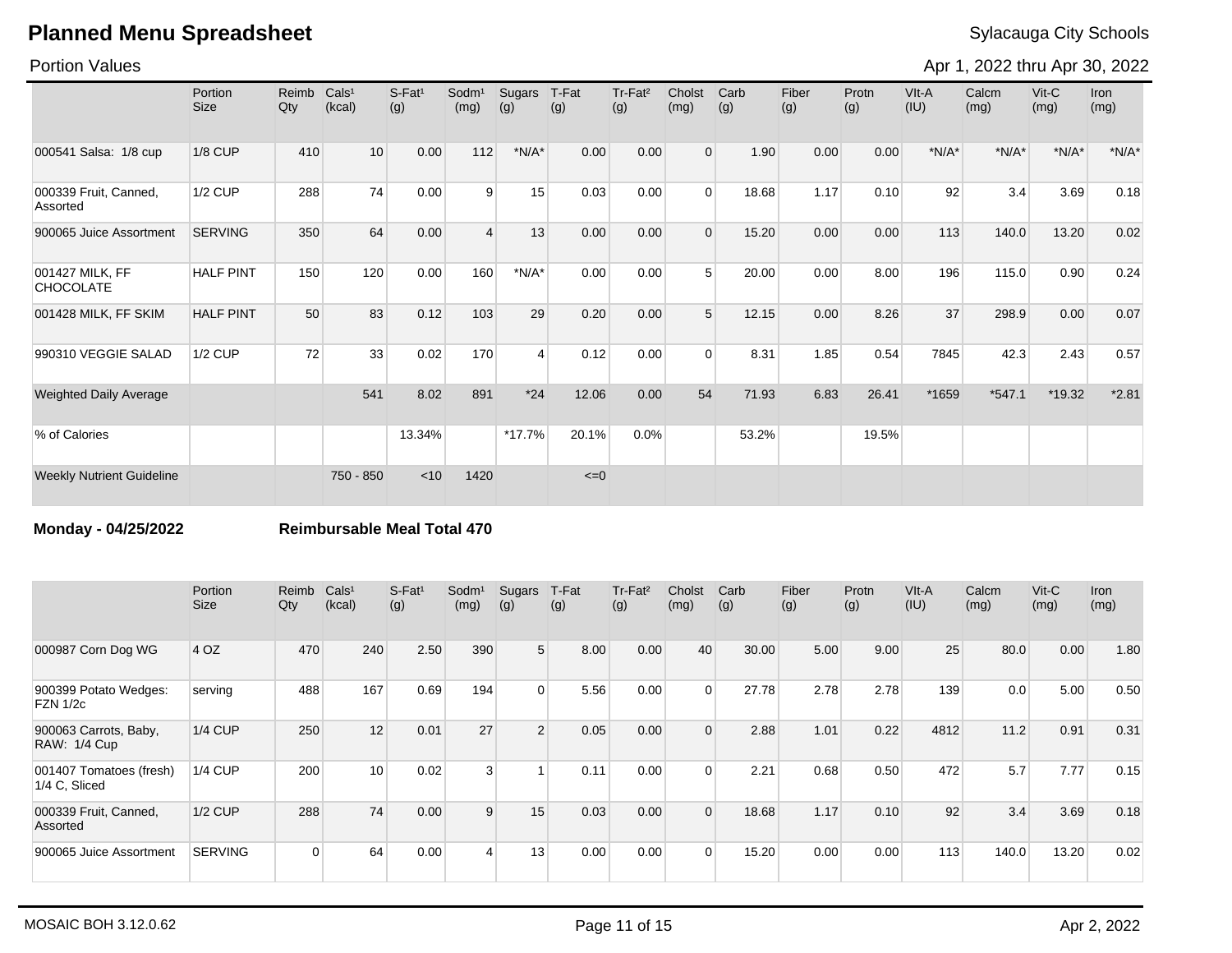### Portion Values

Apr 1, 2022 thru Apr 30, 2022

|                                               | Portion<br><b>Size</b> | Reimb<br>Qty   | Cals <sup>1</sup><br>(kcal) | S-Fat <sup>1</sup><br>(g) | Sodm <sup>1</sup><br>(mg) | Sugars<br>(g)  | T-Fat<br>(g) | Tr-Fat <sup>2</sup><br>(g) | Cholst<br>(mg) | Carb<br>(g) | Fiber<br>(g) | Protn<br>(g) | VIt-A<br>(IU) | Calcm<br>(mg) | $V$ it-C<br>(mg) | <b>Iron</b><br>(mg) |
|-----------------------------------------------|------------------------|----------------|-----------------------------|---------------------------|---------------------------|----------------|--------------|----------------------------|----------------|-------------|--------------|--------------|---------------|---------------|------------------|---------------------|
| 900415 Rice Krispie<br>Treats, mini           | each                   | $\overline{0}$ | 50                          | 0.00                      | 45                        | $\mathbf{3}$   | 0.99         | 0.00                       | $\overline{0}$ | 8.93        | 0.00         | 0.00         | 15            | 0.0           | 0.00             | 0.36                |
| 001427 MILK, FF<br><b>CHOCOLATE</b>           | <b>HALF PINT</b>       | 100            | 120                         | 0.00                      | 160                       | $*N/A*$        | 0.00         | 0.00                       | 5              | 20.00       | 0.00         | 8.00         | 196           | 115.0         | 0.90             | 0.24                |
| 001428 MILK, FF SKIM                          | <b>HALF PINT</b>       | 50             | 83                          | 0.12                      | 103                       | 29             | 0.20         | 0.00                       | 5 <sup>1</sup> | 12.15       | 0.00         | 8.26         | 37            | 298.9         | 0.00             | 0.07                |
| 900329 Ketchup, Individual 2 PC<br>Packet (2) |                        | $\Omega$       | 20                          | 0.00                      | 50                        | $\overline{4}$ | 0.00         | 0.00                       | $\Omega$       | 6.00        | 0.00         | 0.00         | 200           | 0.0           | 0.00             | 0.00                |
| <b>Weighted Daily Average</b>                 |                        |                | 504                         | 3.25                      | 658                       | $*19$          | 13.88        | 0.00                       | 42             | 78.31       | 9.43         | 14.86        | 3031          | 146.7         | 11.43            | 2.72                |
| % of Calories                                 |                        |                |                             | 5.80%                     |                           | $*15.1%$       | 24.8%        | 0.0%                       |                | 62.2%       |              | 11.8%        |               |               |                  |                     |
| <b>Weekly Nutrient Guideline</b>              |                        |                | 750 - 850                   | $<$ 10                    | 1420                      |                | $\leq=0$     |                            |                |             |              |              |               |               |                  |                     |

### **Tuesday - 04/26/2022 Reimbursable Meal Total 498**

|                                              | Portion<br><b>Size</b> | Reimb<br>Qty | Cals <sup>1</sup><br>(kcal) | S-Fat <sup>1</sup><br>(g) | Sodm <sup>1</sup><br>(mg) | Sugars<br>(g)           | T-Fat<br>(g) | Tr-Fat <sup>2</sup><br>(g) | Cholst<br>(mg) | Carb<br>(g) | Fiber<br>(g) | Protn<br>(g) | VIt-A<br>(IU)  | Calcm<br>(mg) | $V$ it-C<br>(mg) | <b>Iron</b><br>(mg) |
|----------------------------------------------|------------------------|--------------|-----------------------------|---------------------------|---------------------------|-------------------------|--------------|----------------------------|----------------|-------------|--------------|--------------|----------------|---------------|------------------|---------------------|
| 001723 Quesadilla,<br>Chicken WG 2016        | each                   | 498          | 150                         | 2.25                      | 280                       |                         | 5.50         | 0.00                       | 20             | 15.50       | 1.50         | 9.50         | 100            | 125.0         | 0.00             | 1.35                |
| 900129 Beans, Pinto:1/2<br>cup               | $1/2$ cup              | 232          | 90                          | 0.00                      | 140                       | $\mathbf 0$             | 0.00         | 0.00                       | $\Omega$       | 16.00       | 6.00         | 6.00         | $\overline{0}$ | 80.0          | 1.20             | 1.08                |
| 001140 Carrots, Baby,<br><b>RAW, 1/2 Cup</b> | <b>1/2 CUP</b>         | 200          | 26                          | 0.02                      | 59                        | $\overline{4}$          | 0.10         | 0.00                       | $\Omega$       | 6.23        | 2.19         | 0.48         | 10425          | 24.2          | 1.97             | 0.67                |
| 990310 VEGGIE SALAD                          | $1/2$ CUP              | 100          | 33                          | 0.02                      | 170                       | $\overline{\mathbf{A}}$ | 0.12         | 0.00                       | $\Omega$       | 8.31        | 1.85         | 0.54         | 7845           | 42.3          | 2.43             | 0.57                |
| 000339 Fruit, Canned,<br>Assorted            | <b>1/2 CUP</b>         | 144          | 74                          | 0.00                      | 9                         | 15                      | 0.03         | 0.00                       | $\Omega$       | 18.68       | 1.17         | 0.10         | 92             | 3.4           | 3.69             | 0.18                |
| 900065 Juice Assortment                      | <b>SERVING</b>         | 350          | 64                          | 0.00                      | $\boldsymbol{\Delta}$     | 13                      | 0.00         | 0.00                       | $\Omega$       | 15.20       | 0.00         | 0.00         | 113            | 140.0         | 13.20            | 0.02                |
| 001427 MILK, FF<br><b>CHOCOLATE</b>          | <b>HALF PINT</b>       | 100          | 120                         | 0.00                      | 160                       | $*N/A*$                 | 0.00         | 0.00                       | 5              | 20.00       | 0.00         | 8.00         | 196            | 115.0         | 0.90             | 0.24                |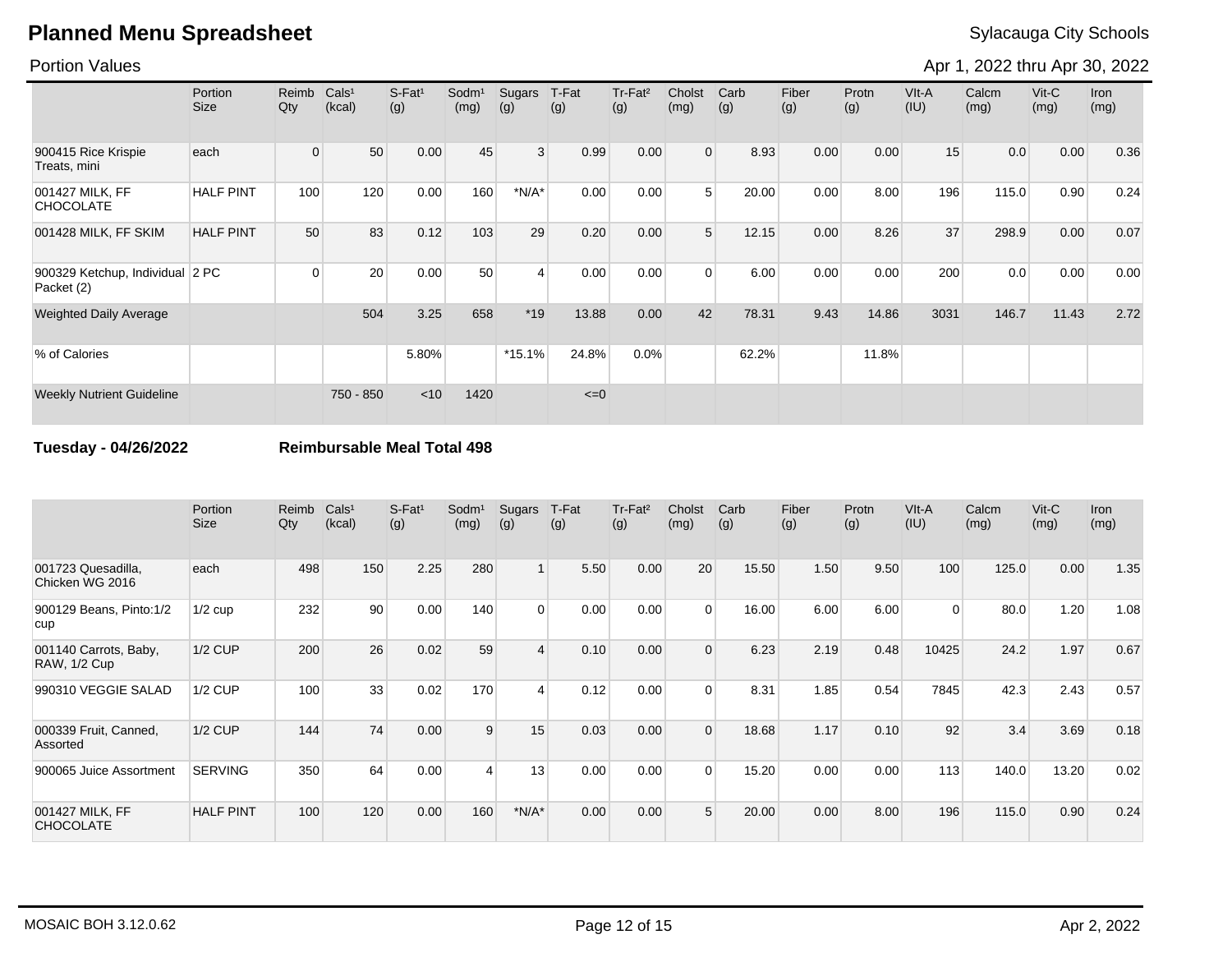### Portion Values

Apr 1, 2022 thru Apr 30, 2022

|                                  | Portion<br><b>Size</b> | Reimb Cals <sup>1</sup><br>Qty | (kcal)    | $S-Fat1$<br>(g) | Sodm <sup>1</sup><br>(mg) | Sugars<br>(g) | T-Fat<br>(g) | Tr-Fat <sup>2</sup><br>(g) | Cholst<br>(mg) | Carb<br>(g) | Fiber<br>(g) | Protn<br>(g) | VIt-A<br>(IU) | Calcm<br>(mg) | $V$ it-C<br>(mg) | Iron<br>(mg) |
|----------------------------------|------------------------|--------------------------------|-----------|-----------------|---------------------------|---------------|--------------|----------------------------|----------------|-------------|--------------|--------------|---------------|---------------|------------------|--------------|
| 001428 MILK, FF SKIM             | <b>HALF PINT</b>       | 25                             | 83        | 0.12            | 103                       | 29            | 0.20         | 0.00                       | 5              | 12.15       | 0.00         | 8.26         | 37            | 298.9         | 0.00             | 0.07         |
| <b>Weighted Daily Average</b>    |                        |                                | 304       | 2.27            | 446                       | $*18$         | 5.58         | 0.00                       | 21             | 47.84       | 5.89         | 14.65        | 6009          | 317.9         | 12.36            | 2.36         |
| % of Calories                    |                        |                                |           | 6.72%           |                           | $*23.7%$      | 16.5%        | 0.0%                       |                | 62.9%       |              | 19.3%        |               |               |                  |              |
| <b>Weekly Nutrient Guideline</b> |                        |                                | 750 - 850 | < 10            | 1420                      |               | $\leq=0$     |                            |                |             |              |              |               |               |                  |              |

**Thursday - 04/28/2022 Reimbursable Meal Total 476**

|                                            | Portion<br><b>Size</b> | Reimb<br>Qty | Cals <sup>1</sup><br>(kcal) | $S-Fat1$<br>(g) | Sodm <sup>1</sup><br>(mg) | Sugars<br>(g) | T-Fat<br>(g) | Tr-Fat <sup>2</sup><br>(g) | Cholst<br>(mg) | Carb<br>(g) | Fiber<br>(g) | Protn<br>(g) | VIt-A<br>(IU) | Calcm<br>(mg) | $Vit-C$<br>(mg) | <b>Iron</b><br>(mg) |
|--------------------------------------------|------------------------|--------------|-----------------------------|-----------------|---------------------------|---------------|--------------|----------------------------|----------------|-------------|--------------|--------------|---------------|---------------|-----------------|---------------------|
| 900137 Beef, Patty Char-<br><b>Broiled</b> | patty                  | 504          | 136                         | 3.60            | 119                       | $\Omega$      | 9.10         | 0.00                       | 43             | 0.80        | 0.40         | 13.10        | 700           | 110.0         | 0.00            | 2.70                |
| 001012 Cheese Slice                        | <b>EACH</b>            | $\Omega$     | 51                          | 2.53            | 228                       | $\Omega$      | 4.56         | 0.00                       | 13             | 0.51        | 0.00         | 2.53         | 152           | 75.9          | 0.00            | 0.00                |
| 001656 Buns, Hamburger,<br>WG, CASE        | each                   | 504          | 139                         | 0.00            | 298                       | 4             | 1.99         | 0.00                       | $\Omega$       | 26.86       | 1.99         | 4.97         | $\Omega$      | 39.8          | 0.00            | 1.43                |
| 900111 Corn, Frozen 1/2<br>cup             | $1/2$ Cup              | $\Omega$     | 68                          | 0.10            | 104                       | 3             | 0.95         | 0.00                       | $\Omega$       | 13.27       | 1.49         | 2.21         | 25            | 0.5           | 0.00            | 0.28                |
| 900065 Juice Assortment                    | <b>SERVING</b>         | 280          | 64                          | 0.00            | $\boldsymbol{\Lambda}$    | 13            | 0.00         | 0.00                       | $\Omega$       | 15.20       | 0.00         | 0.00         | 113           | 140.0         | 13.20           | 0.02                |
| 001439 Romaine Lettuce:<br>1 cup           | 1 CUP                  | $\Omega$     | 18                          | 0.02            | 34                        | $\Omega$      | 0.18         | 0.00                       | $\Omega$       | 3.37        | 1.57         | 1.64         | 8957          | 43.5          | 21.77           | 1.04                |
| 001407 Tomatoes (fresh)<br>1/4 C, Sliced   | $1/4$ CUP              | $\Omega$     | 10                          | 0.02            | 3                         |               | 0.11         | 0.00                       | $\Omega$       | 2.21        | 0.68         | 0.50         | 472           | 5.7           | 7.77            | 0.15                |
| 001043 Animal Crackers<br><b>WG</b>        | 1 OZ BAG               | 400          | 130                         | 0.00            | 95                        | $*N/A*$       | 4.00         | 0.00                       | $\Omega$       | 20.00       | 1.00         | $*N/A*$      | $\Omega$      | 150.0         | 0.00            | 0.72                |
| 001427 MILK, FF<br><b>CHOCOLATE</b>        | <b>HALF PINT</b>       | 100          | 120                         | 0.00            | 160                       | $*N/A*$       | 0.00         | 0.00                       | 5              | 20.00       | 0.00         | 8.00         | 196           | 115.0         | 0.90            | 0.24                |
| 000339 Fruit, Canned,<br>Assorted          | <b>1/2 CUP</b>         | 250          | 74                          | 0.00            | 9                         | 15            | 0.03         | 0.00                       | $\Omega$       | 18.68       | 1.17         | 0.10         | 92            | 3.4           | 3.69            | 0.18                |
| 001428 MILK, FF SKIM                       | <b>HALF PINT</b>       | 25           | 83                          | 0.12            | 103                       | 29            | 0.20         | 0.00                       | 5              | 12.15       | 0.00         | 8.26         | 37            | 298.9         | 0.00            | 0.07                |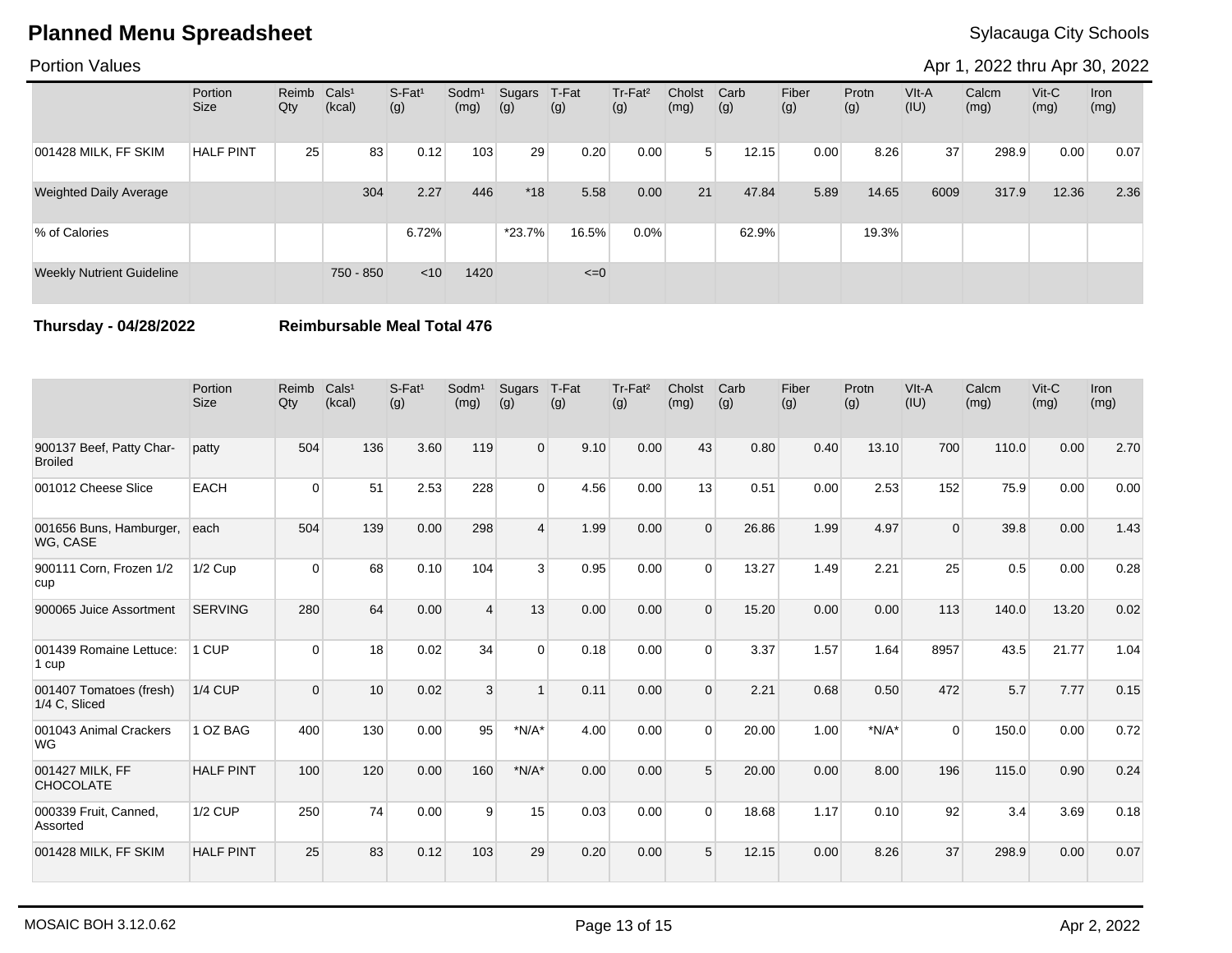### Portion Values

Apr 1, 2022 thru Apr 30, 2022

|                                               | <b>Portion</b><br>Size | Reimb<br>Qty | Cals <sup>1</sup><br>(kcal) | $S-Fat1$<br>(g) | Sodm <sup>1</sup><br>(mg) | Sugars<br>(g)  | T-Fat<br>(g) | Tr-Fat <sup>2</sup><br>(g) | Cholst<br>(mg) | Carb<br>(g) | Fiber<br>(g) | Protn<br>(g) | VIt-A<br>(IU)  | Calcm<br>(mg) | $V$ it-C<br>(mg) | Iron<br>(mg) |
|-----------------------------------------------|------------------------|--------------|-----------------------------|-----------------|---------------------------|----------------|--------------|----------------------------|----------------|-------------|--------------|--------------|----------------|---------------|------------------|--------------|
| 900329 Ketchup, Individual 2 PC<br>Packet (2) |                        | 500          | 20                          | 0.00            | 50                        | 4              | 0.00         | 0.00                       | $\Omega$       | 6.00        | 0.00         | 0.00         | 200            | 0.0           | 0.00             | 0.00         |
| 900025 Mayonaise:<br><b>Individual Packet</b> | <b>PACKET</b>          | 400          | 40                          | 0.50            | 90                        | $\overline{0}$ | 4.00         | 0.00                       | 5 <sup>1</sup> | 1.00        | 0.00         | 0.00         | $\overline{0}$ | 0.0           | 0.00             | 0.00         |
| 000650 Mustard: Individual<br>Packet          | PC packet              | 100          | $\Omega$                    | 0.00            | 70                        | $\Omega$       | 0.00         | 0.00                       | $\Omega$       | 1.00        | 0.00         | 0.00         | $\overline{0}$ | 0.0           | 0.00             | 0.00         |
| <b>Weighted Daily Average</b>                 |                        |              | 561                         | 4.24            | 711                       | $*26$          | 18.49        | 0.00                       | 51             | 77.04       | 3.98         | $*21.30$     | 1109           | 408.6         | 9.89             | 5.14         |
| % of Calories                                 |                        |              |                             | 6.80%           |                           | $*18.5%$       | 29.7%        | 0.0%                       |                | 54.9%       |              | *15.2%       |                |               |                  |              |
| <b>Weekly Nutrient Guideline</b>              |                        |              | 750 - 850                   | $<$ 10          | 1420                      |                | $\leq=0$     |                            |                |             |              |              |                |               |                  |              |

### **Friday - 04/29/2022 Reimbursable Meal Total 419**

|                                        | Portion<br><b>Size</b> | Reimb<br>Qty | Cals <sup>1</sup><br>(kcal) | S-Fat <sup>1</sup><br>(g) | Sodm <sup>1</sup><br>(mg) | Sugars<br>(g)  | T-Fat<br>(g) | Tr-Fat <sup>2</sup><br>(g) | Cholst<br>(mg) | Carb<br>(g) | Fiber<br>(g) | Protn<br>(g) | VIt-A<br>(IU)  | Calcm<br>(mg) | $V$ it-C<br>(mg) | Iron<br>(mg) |
|----------------------------------------|------------------------|--------------|-----------------------------|---------------------------|---------------------------|----------------|--------------|----------------------------|----------------|-------------|--------------|--------------|----------------|---------------|------------------|--------------|
| 001017 Cheese Stix (2)                 | Serving                | 419          | 300                         | 4.00                      | 740                       | 6              | 12.00        | 0.00                       | 10             | 34.00       | 4.00         | 14.00        | $\overline{4}$ | 30.0          | 0.00             | 12.00        |
| 001493 Corn, Canned,<br>WK, 1/2 cup    | <b>1/2 CUP</b>         | 200          | 116                         | $*0.00$                   | 181                       | 5 <sup>5</sup> | 1.29         | $*0.00$                    | $*$ $\cap$     | 23.26       | $*2.61$      | 3.88         | 89             | $*0.5$        | $*0.02$          | $*0.50$      |
| 001439 Romaine Lettuce:<br>1 cup       | 1 CUP                  | 125          | 18                          | 0.02                      | 34                        | $\Omega$       | 0.18         | 0.00                       | $\Omega$       | 3.37        | 1.57         | 1.64         | 8957           | 43.5          | 21.77            | 1.04         |
| 000377 Cucumber, RAW:<br>$1/4$ cup     | <b>1/4 CUP</b>         | 125          | 5                           | 0.00                      |                           |                | 0.06         | 0.00                       | $\Omega$       | 0.82        | 0.26         | 0.22         | 27             | 5.3           | 1.21             | 0.08         |
| 001475 Tomatoes (fresh)<br>Diced 1/8 c | <b>1/8 CUP</b>         | 125          | 5                           | 0.01                      |                           | $\overline{A}$ | 0.06         | 0.00                       | $\Omega$       | 1.10        | 0.34         | 0.25         | 236            | 2.8           | 3.88             | 0.08         |
| 000339 Fruit, Canned,<br>Assorted      | <b>1/2 CUP</b>         | 128          | 74                          | 0.00                      | 9                         | 15             | 0.03         | 0.00                       | $\Omega$       | 18.68       | 1.17         | 0.10         | 92             | 3.4           | 3.69             | 0.18         |
| 900065 Juice Assortment                | <b>SERVING</b>         | 350          | 64                          | 0.00                      |                           | 13             | 0.00         | 0.00                       | $\Omega$       | 15.20       | 0.00         | 0.00         | 113            | 140.0         | 13.20            | 0.02         |
| 001427 MILK, FF<br><b>CHOCOLATE</b>    | <b>HALF PINT</b>       | 150          | 120                         | 0.00                      | 160                       | $*N/A*$        | 0.00         | 0.00                       | 5              | 20.00       | 0.00         | 8.00         | 196            | 115.0         | 0.90             | 0.24         |
| 001428 MILK, FF SKIM                   | <b>HALF PINT</b>       | 50           | 83                          | 0.12                      | 103                       | 29             | 0.20         | 0.00                       | 5              | 12.15       | 0.00         | 8.26         | 37             | 298.9         | 0.00             | 0.07         |